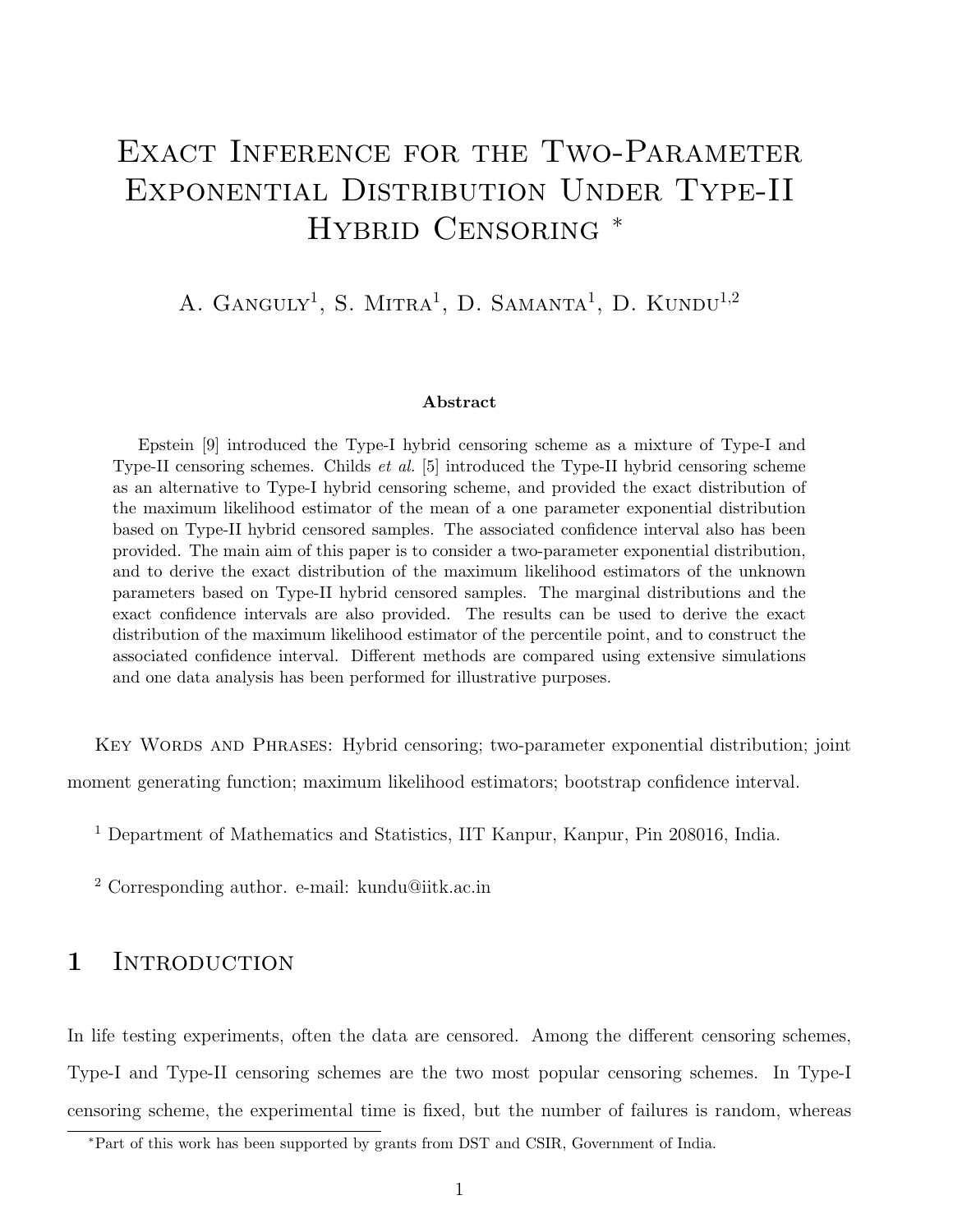in Type-II censoring scheme, the experimental time is random but the number of failures is fixed. A mixture of Type-I and Type-II censoring scheme is known as the hybrid censoring scheme and it can be described as follows: Suppose a total of n units is placed on a life testing experiment, and the lifetimes of the sample units are independent and identically distributed  $(i.i.d.)$  random variables. Let the ordered lifetimes of these items are denoted by  $T_{1:n}, \ldots, T_{n:n}$  respectively. The test is terminated when  $r$ , a pre-chosen number, out of  $n$  items are failed, or when a pre-determined time T on test has been reached, *i.e.*, the test is terminated at the time point  $T_* = \min\{T_{r:n}, T\}.$ This particular censoring scheme was introduced by Epstein [9], and it is popularly known now as the Type-I hybrid censoring scheme. It has been used quite extensively in reliability acceptance test in MIL-STD-781C [12].

Like conventional Type-I censoring scheme, the main disadvantage of Type-I hybrid censoring scheme is that most of the inferential results are obtained under the condition that the number of observed failures is at least one, and moreover, there may be very few failures at the termination point of the experiment. In that case the efficiency of the estimator(s) may be very low. Due to this reason, Childs et al. [5] introduced the Type-II hybrid censoring scheme, as an alternative to the Type-I hybrid censoring scheme, that would terminate the experiment at the time point  $T^* = \max\{T_{r:n}, T\}$ . It has the advantage of guaranteeing that at least r failures are observed at the end of the experiment. Childs et al. [5] considered the exact distribution of the maximum likelihood estimator (MLE) of the mean of an one-parameter exponential distribution based on a Type-II hybrid censored samples. The exact confidence interval of the mean also has been obtained based on the exact distribution. Recently, Banerjee and Kundu [3] considered the statistical inference of the two-parameter Weibull distribution based on Type-II hybrid censored samples. Very recently, Childs et al. [6] obtained the exact distributions of the MLEs of the scale and location parameters of a two-parameter exponential distribution, when the data are Type-I hybrid censored.

The purpose of this paper is to consider a Type-II hybrid censoring scheme when the lifetime distributions of the n experimental units are assumed to be *i.i.d.* two-parameter exponential distribution. It is assumed that the probability density function of the lifetime of an experimental unit,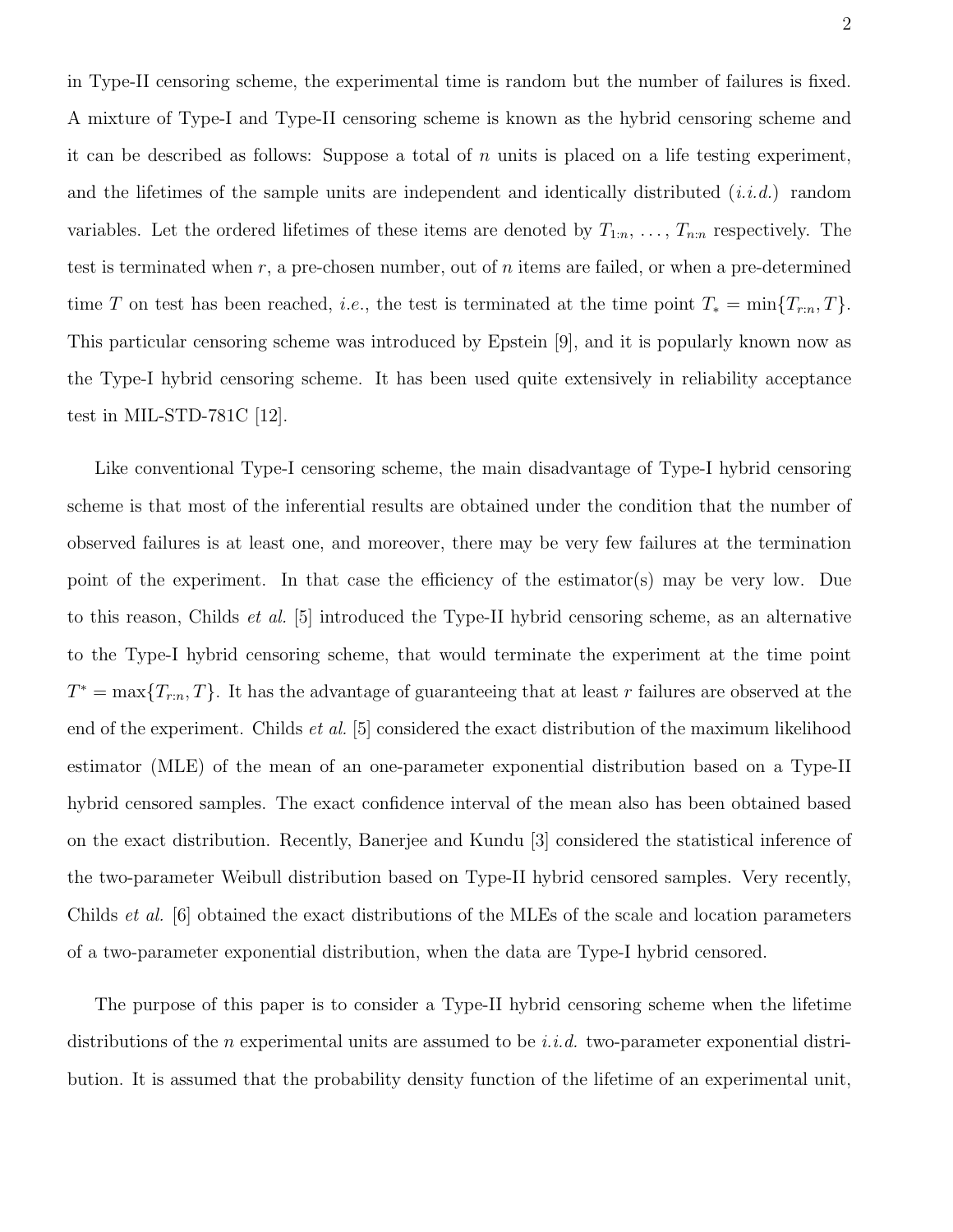for  $\theta > 0$ , is

$$
f(t; \mu, \theta) = \frac{1}{\theta} e^{-\frac{t - \mu}{\theta}} \quad \text{if} \quad t > \mu,
$$
 (1)

and 0 otherwise. First we obtain the MLEs of the unknown parameters of  $\mu \in \mathbb{R}$  and  $\theta > 0$ , and provide the joint moment generating function. Based on the joint moment generating function (MGF), we obtain the marginal MGFs, and the marginal distribution functions of the MLEs. From the marginal distribution functions, using the same idea as in Chen and Bhattacharya [4] the confidence interval of  $\theta$  is obtained by solving non-linear equations. Since the confidence interval based on the MLEs is quite difficult to implement, we propose to use different bootstrap confidence intervals, whose implementation are quite straight forward.

Rest of the paper is organized as follows. In Section 2, we present the maximum likelihood estimators (MLEs) of the unknown parameters, and the joint and marginal moment generating functions of the MLEs are derived in the same section. Different confidence intervals are proposed in Section 3. Simulation results and the analysis of a data set are presented in Section 4. Finally we conclude the paper in Section 5. Proof of the theorems are provided in the appendix.

# 2 MAXIMUM LIKELIHOOD ESTIMATORS AND THEIR MARGINAL **DISTRIBUTIONS**

Let N be the number of units failed before the time  $T$ , then the likelihood of the observed data is given by

$$
L(\mu, \theta | \text{Data}) = \begin{cases} \frac{n!}{(n-N)!\theta^N} e^{-\frac{1}{\theta} \sum_{i=1}^N (t_{i:n}-\mu) - \frac{1}{\theta}(n-N)(T-\mu)} & \text{if } t_{r:n} < T\\ \frac{n!}{(n-r)!\theta^r} e^{-\frac{1}{\theta} \sum_{i=1}^r (t_{i:n}-\mu) - \frac{1}{\theta}(n-r)(t_{r:n}-\mu)} & \text{if } t_{r:n} > T. \end{cases}
$$
(2)

From (2), it is clear that MLE of  $\theta$  does not exist when  $r = 1$  and  $N = 0$ . So for  $r = 1$ , the conditional MLEs, conditioning on the event  $\{N \geq 1\}$  is given by

$$
\widehat{\mu} = T_{1:n},
$$
\n
$$
\widehat{\theta} = \frac{1}{N} \left\{ \sum_{i=2}^{N} T_{i:n} - (n-1) T_{1:n} + (n-N) T \right\}.
$$
\n(3)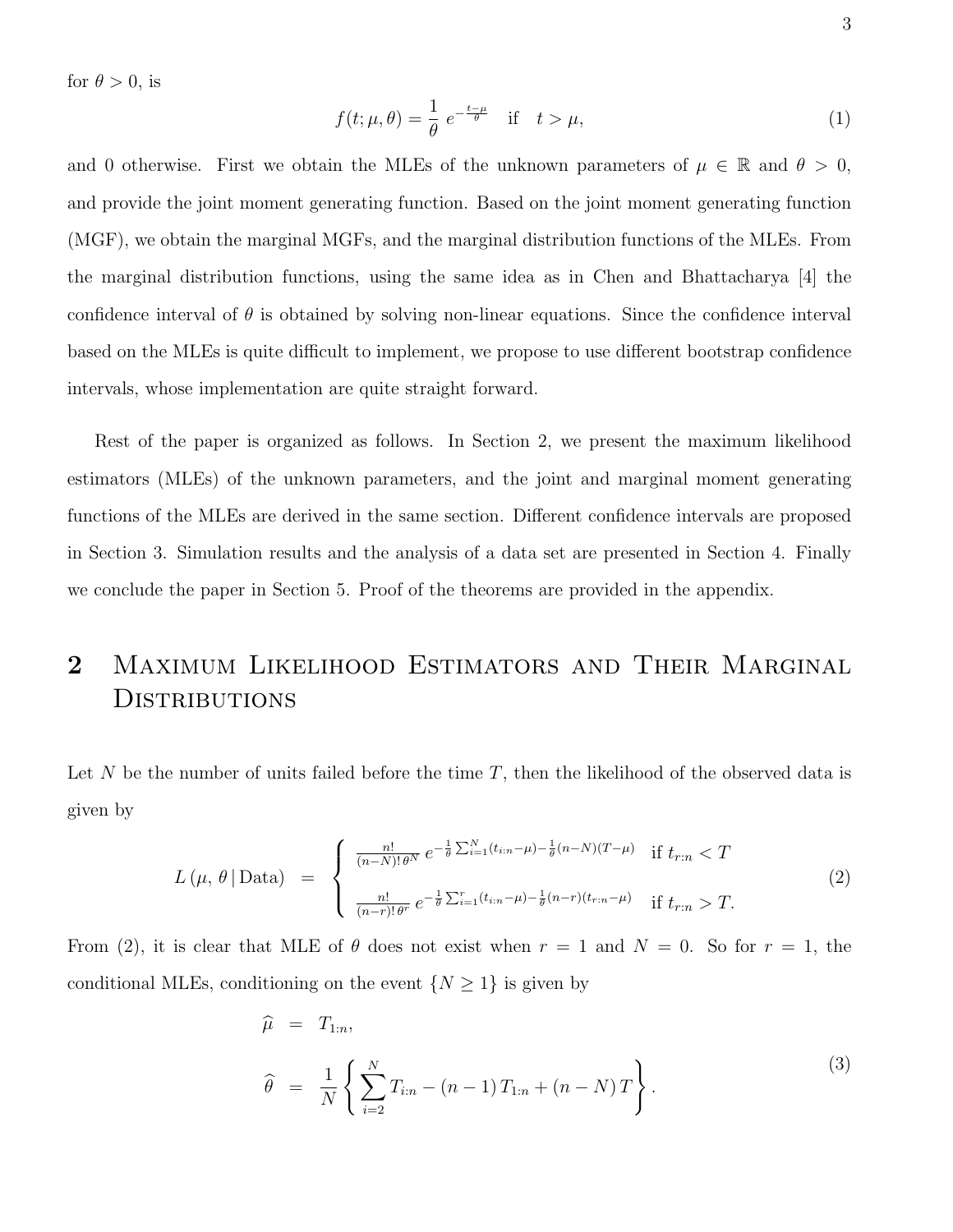For  $r \geq 2$ , MLEs of the unknown parameters exist for all values of N and they are given by

$$
\widehat{\mu} = T_{1:n},
$$
\n
$$
\widehat{\theta} = \begin{cases}\n\frac{1}{N} \left\{ \sum_{i=2}^{N} T_{i:n} - (n-1) T_{1:n} + (n-N) T \right\} & \text{if } T_{r:n} < T \\
\frac{1}{r} \left\{ \sum_{i=2}^{r-1} T_{i:n} - (n-1) T_{1:n} + (n-r+1) T_{r:n} \right\} & \text{if } T_{r:n} > T.\n\end{cases}
$$
\n(4)

Next we consider the distributions of the MLEs. When  $r = 1$ , MLE of  $\theta$  does not exist if  $N = 0$ . So for  $r = 1$ , we consider the conditional distribution of  $\hat{\theta}$  conditioning on the event  $\{N \geq 1\}$ . For  $r \geq 2$ , MLE of  $\theta$  exists for all values of N. In order to find the distribution of  $\hat{\mu}$  and  $\hat{\theta}$ , we first find the joint moment generating function (MGF) of  $\hat{\theta}$  and  $\hat{\mu}$ , and then inverting it to get the distribution of the MLEs.

**Theorem 2.1.** For  $r = 1$ , the conditional joint MGF of  $(\widehat{\theta}, \widehat{\mu})$  conditioning on the event  $\{N \geq 1\}$ exists for all  $-\infty < \omega_1 < \infty$  and  $-\infty < \omega_2 < \infty$  and is given by

$$
= (1-q^n)^{-1} \left[ c_{10} \frac{e^{\mu_{10}\omega_1 + \mu \omega_2}}{\left(1 + \frac{\omega_1}{\lambda_{10}} - \frac{\omega_2}{\nu_0}\right)} - d_{10} \frac{e^{T\omega_2}}{\left(1 + \frac{\omega_1}{\lambda_{10}} - \frac{\omega_2}{\nu_0}\right)} + \frac{e^{\mu \omega_2} - q^n e^{T\omega_2}}{\left(1 - \frac{\omega_1}{\lambda_n}\right)^{\alpha_n} \left(1 - \frac{\omega_2}{\nu_{n-1}}\right)} \right]
$$
  
+ 
$$
\sum_{i=2}^{n-1} \sum_{j=0}^{i-1} \left\{ c_{ij} \frac{e^{\mu_{ij}\omega_1 + \mu \omega_2}}{\left(1 - \frac{\omega_1}{\lambda_i}\right)^{\alpha_i} \left(1 + \frac{\omega_1}{\lambda_{ij}} - \frac{\omega_2}{\nu_j}\right)} - d_{ij} \frac{e^{T\omega_2}}{\left(1 - \frac{\omega_1}{\lambda_i}\right)^{\alpha_i} \left(1 + \frac{\omega_1}{\lambda_{ij}} - \frac{\omega_2}{\nu_j}\right)} \right\}
$$
  
+ 
$$
\sum_{j=0}^{n-2} \left\{ c_{nj} \frac{e^{\mu_{nj}\omega_1 + \mu \omega_2}}{\left(1 - \frac{\omega_1}{\lambda_n}\right)^{\alpha_n} \left(1 + \frac{\omega_1}{\lambda_{nj}} - \frac{\omega_2}{\nu_j}\right)} - d_{nj} \frac{e^{T\omega_2}}{\left(1 - \frac{\omega_1}{\lambda_n}\right)^{\alpha_n} \left(1 + \frac{\omega_1}{\lambda_{nj}} - \frac{\omega_2}{\nu_j}\right)} \right\}.
$$

$$
E[e^{\omega_1 \theta + \omega_2 \widehat{\mu}} \,|\, N \ge 1]
$$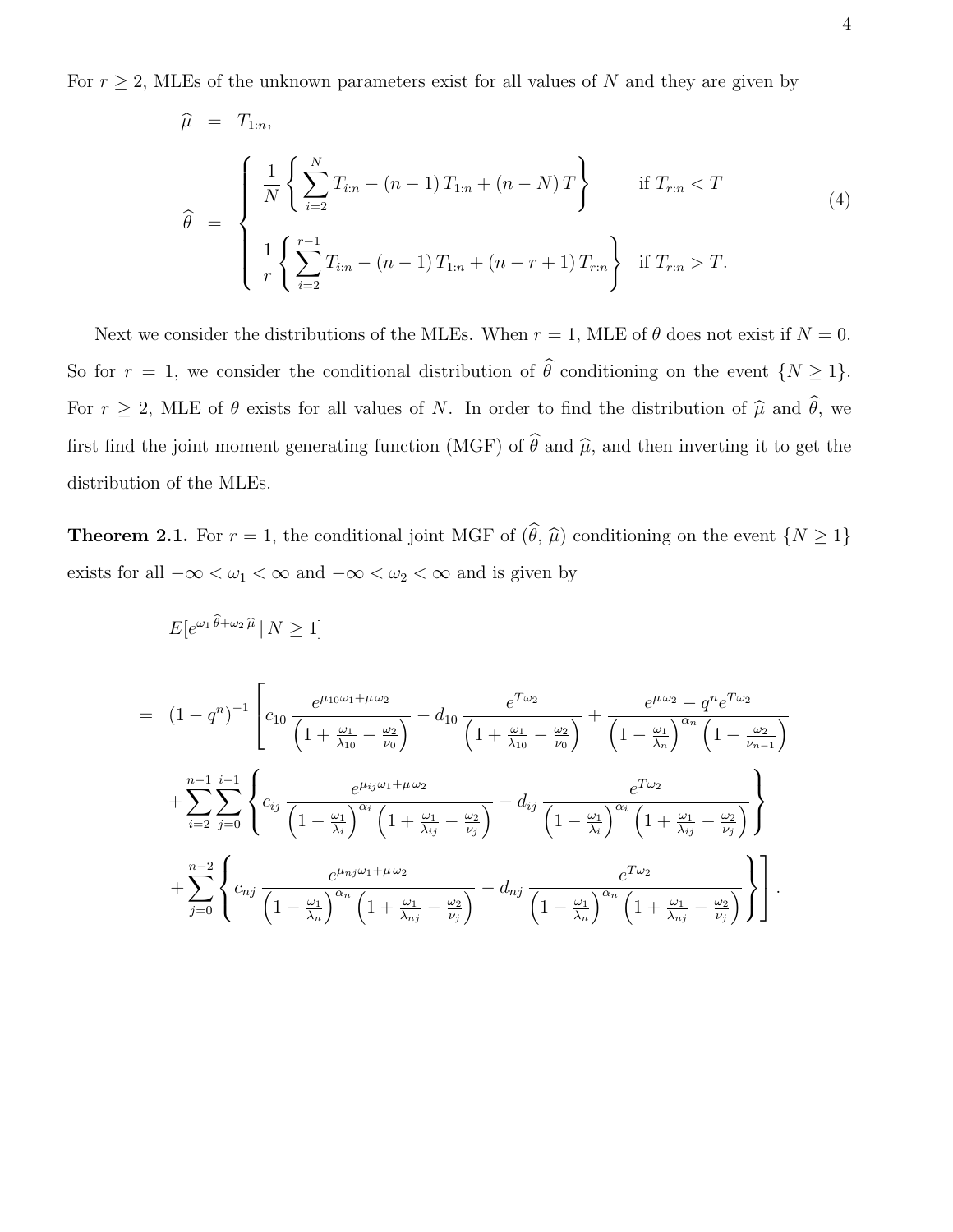For  $r \ge 2$ , the joint MGF of  $\widehat{\theta}$  and  $\widehat{\mu}$  exists for  $\omega_1 < \frac{r}{\theta}$  $\frac{1}{\theta}$  and  $\omega_2$  < 1 θ  $^{+}$  $n-1$  $\frac{1}{r} \omega_1$  and is given by  $E[e^{\omega_1 \theta + \omega_2 \widehat{\mu}}]$ 

$$
= \frac{q^n e^{T\omega_2}}{\left(1-\frac{\omega_1}{\lambda_1}\right)^{\alpha_1}\left(1-\frac{\omega_2}{\nu_{n-1}}\right)} + \frac{e^{\mu\omega_2}-q^n e^{T\omega_2}}{\left(1-\frac{\omega_1}{\lambda_n}\right)^{\alpha_n}\left(1-\frac{\omega_2}{\nu_{n-1}}\right)}
$$
  
+ 
$$
\sum_{i=1}^{n-1} \sum_{j=0}^{i-1} c_{ij} \frac{e^{\mu_{ij}\omega_1+\mu\omega_2}}{\left(1-\frac{\omega_1}{\lambda_i}\right)^{\alpha_i}\left(1+\frac{\omega_1}{\lambda_{ij}}-\frac{\omega_2}{\nu_j}\right)} - \sum_{i=1}^{n-1} \sum_{j=0}^{i-1} d_{ij} \frac{e^{T\omega_2}}{\left(1-\frac{\omega_1}{\lambda_i}\right)^{\alpha_i}\left(1+\frac{\omega_1}{\lambda_{ij}}-\frac{\omega_2}{\nu_j}\right)}
$$
  
+ 
$$
\sum_{j=0}^{n-2} c_{nj} \frac{e^{\mu_{nj}\omega_1+\mu\omega_2}}{\left(1-\frac{\omega_1}{\lambda_n}\right)^{\alpha_n}\left(1+\frac{\omega_1}{\lambda_{nj}}-\frac{\omega_2}{\nu_j}\right)} - \sum_{j=0}^{n-2} d_{nj} \frac{e^{T\omega_2}}{\left(1-\frac{\omega_1}{\lambda_n}\right)^{\alpha_n}\left(1+\frac{\omega_1}{\lambda_{nj}}-\frac{\omega_2}{\nu_j}\right)}
$$
  
< T and for  $\mu \geq T$ 

$$
E[e^{\omega_1 \widehat{\theta} + \omega_2 \widehat{\mu}}] = \frac{e^{\mu \omega_2}}{\left(1 - \frac{\omega_1}{\lambda_1}\right)^{\alpha_1} \left(1 - \frac{\omega_2}{\nu_{n-1}}\right)},
$$
\n
$$
(5)
$$

where

 $q = e^{-\frac{T-\mu}{\theta}}$ 

when  $\mu$ 

$$
\mu_{ij} = \begin{cases}\n\frac{1}{r}(n-j-1)(T-\mu) & \text{for } j = 0, \dots, i-1, i = 1, \dots, r-1 \\
\frac{1}{i}(n-j-1)(T-\mu) & \text{for } j = 0, \dots, i-1, i = r, \dots, n.\n\end{cases}
$$
\n
$$
\alpha_{i} = \begin{cases}\n r-1 & \text{for } i = 1, \dots, r-1 \\
 i-1 & \text{for } i = r, \dots, n\n\end{cases}
$$
\n
$$
\nu_{i} = \frac{i+1}{\theta} \quad \text{for } i = 0, \dots, n-1
$$
\n
$$
\lambda_{i} = \begin{cases}\n\frac{r}{\theta} & \text{for } i = 1, \dots, r-1 \\
\frac{i}{\theta} & \text{for } i = r, \dots, n \\
\frac{r(j+1)}{\theta} & \text{for } j = 0, \dots, i-1, i = 1, \dots, r-1 \\
\frac{r(j+1)}{(n-j-1)\theta} & \text{for } j = 0, \dots, i-1, i = r, \dots, n\n\end{cases}
$$
\n
$$
\alpha_{ij} = (-1)^{i-j-1} \binom{n}{i} \binom{i}{j+1} q^{n-j-1} \quad \text{for } j = 0, \dots, i-1, i = 1, \dots, n
$$
\n
$$
d_{ij} = (-1)^{i-j-1} \binom{n}{i} \binom{i}{j+1} q^{n} \quad \text{for } j = 0, \dots, i-1, i = 1, \dots, n
$$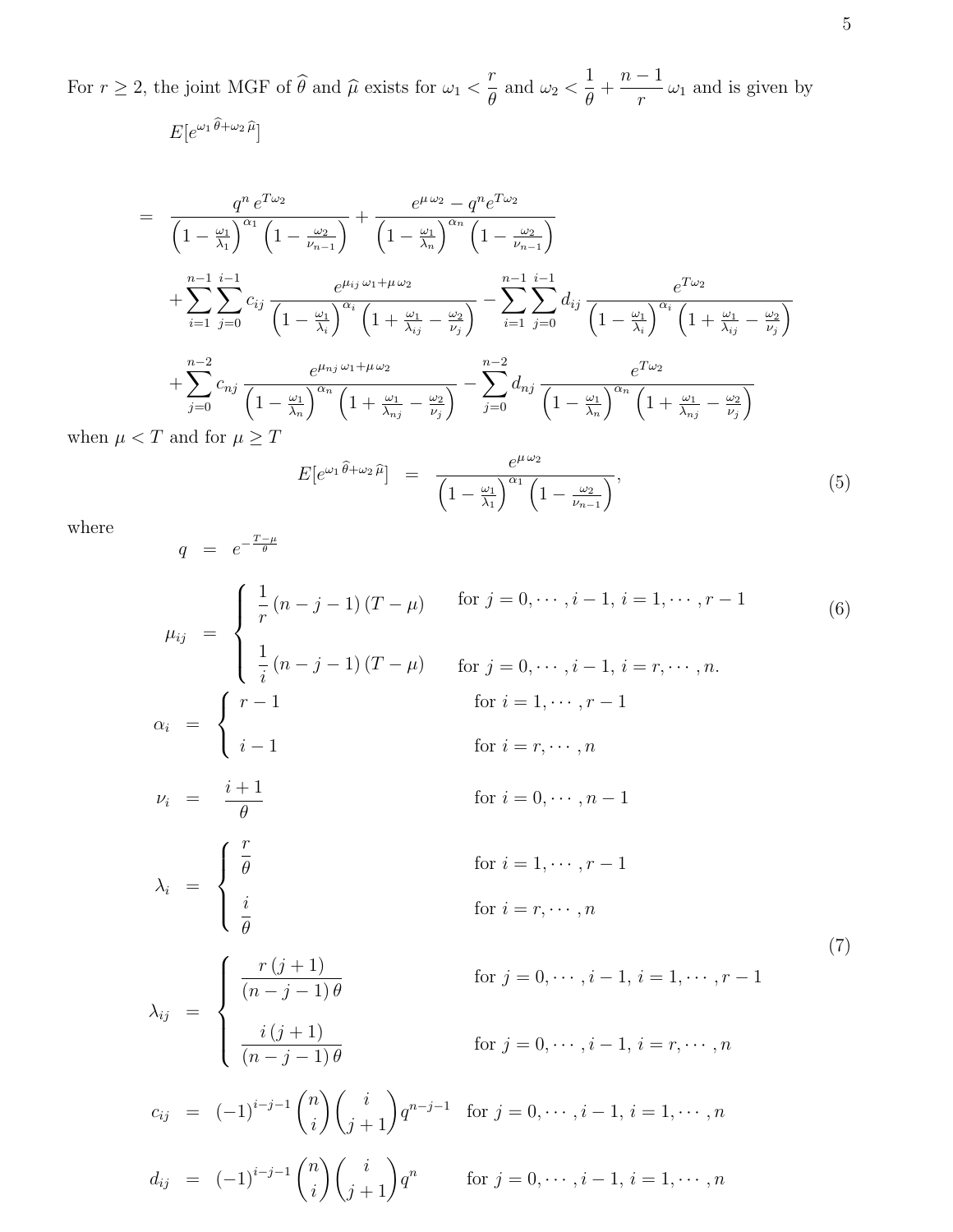**Remark 1.** Note that as  $T \to \infty$ , the joint MGF of  $\hat{\theta}$  and  $\hat{\mu}$  at  $(\omega_1, \omega_2)$  reduces to

$$
\frac{e^{\mu\omega_2}}{\left(1-\frac{\omega_1}{\lambda_n}\right)^{\alpha_n}\left(1-\frac{\omega_2}{\nu_{n-1}}\right)}
$$

which is the joint MGF of  $\hat{\theta}$  and  $\hat{\mu}$  in case of complete sample. That means as  $T \to \infty$ ,  $2n\hat{\theta}/\theta$ is distributed as  $\chi^2$  random variable with  $2n-2$  degrees of freedom,  $n(\hat{\mu} - \mu)/\theta$  is a standard exponential random variable, and they are independently distributed.

**Remark 2.** For  $r \geq 2$ , if T is smaller than the left end point of the support  $\mu$ , *i.e.*,  $T \leq \mu$ , the joint MGF of  $\hat{\theta}$  and  $\hat{\mu}$  at  $(\omega_1, \omega_2)$ , as given in (5), becomes the joint MGF of  $\hat{\theta}$  and  $\hat{\mu}$  in case of ordinary Type-II censoring scheme. In this case  $2r\theta/\theta$  is distributed as  $\chi^2$  random variable with  $2r - 2$  degrees of freedom,  $n(\hat{\mu} - \mu)/\theta$  is a standard exponential random variable, and they are independently distributed.

**Remark 3.** It is obvious from the expression of the joint MGF of  $\widehat{\theta}$  and  $\widehat{\mu}$  that the marginal distributions belong to the generalized mixtures of the well known distributions.

From the MGF of  $\hat{\theta}$ , PDF of  $\hat{\theta}$  can be obtained by using the inversion technique as suggested by Chen and Bhattacharya [4], and it is as follows:

**Theorem 2.2.** For  $r = 1$ , conditional PDF of  $\hat{\theta}$  conditioned on  $\{N \geq 1\}$  for  $-\infty < t < \infty$  is

$$
f_{\hat{\theta}}(t) = g_1(t; \alpha_n, \lambda_n) + (1 - q^n)^{-1} \left[ c_{10} g_1(-t + \mu_{10}; 1, \lambda_{10}) - d_{10} g_1(-t; 1, \lambda_{10}) + \sum_{i=2}^{n-1} \sum_{j=0}^{i-1} \left\{ c_{ij} g_2(t - \mu_{ij}; \alpha_i, \lambda_i, \lambda_{ij}) - d_{ij} g_2(t; \alpha_i, \lambda_i, \lambda_{ij}) \right\} + \sum_{j=0}^{n-2} \left\{ c_{nj} g_2(t - \mu_{nj}; \alpha_n, \lambda_n, \lambda_{nj}) - d_{nj} g_2(t; \alpha_n, \lambda_n, \lambda_{nj}) \right\} \right].
$$
\n(8)

For  $r \geq 2$ , the PDF of  $\widehat{\theta}$  for  $-\infty < t < \infty$  is

$$
f_{\hat{\theta}}(t) = \begin{cases} g_3(t) & \text{if } \mu < T \\ g_1(t; \alpha_1, \lambda_1) & \text{if } \mu \ge T \end{cases}
$$
 (9)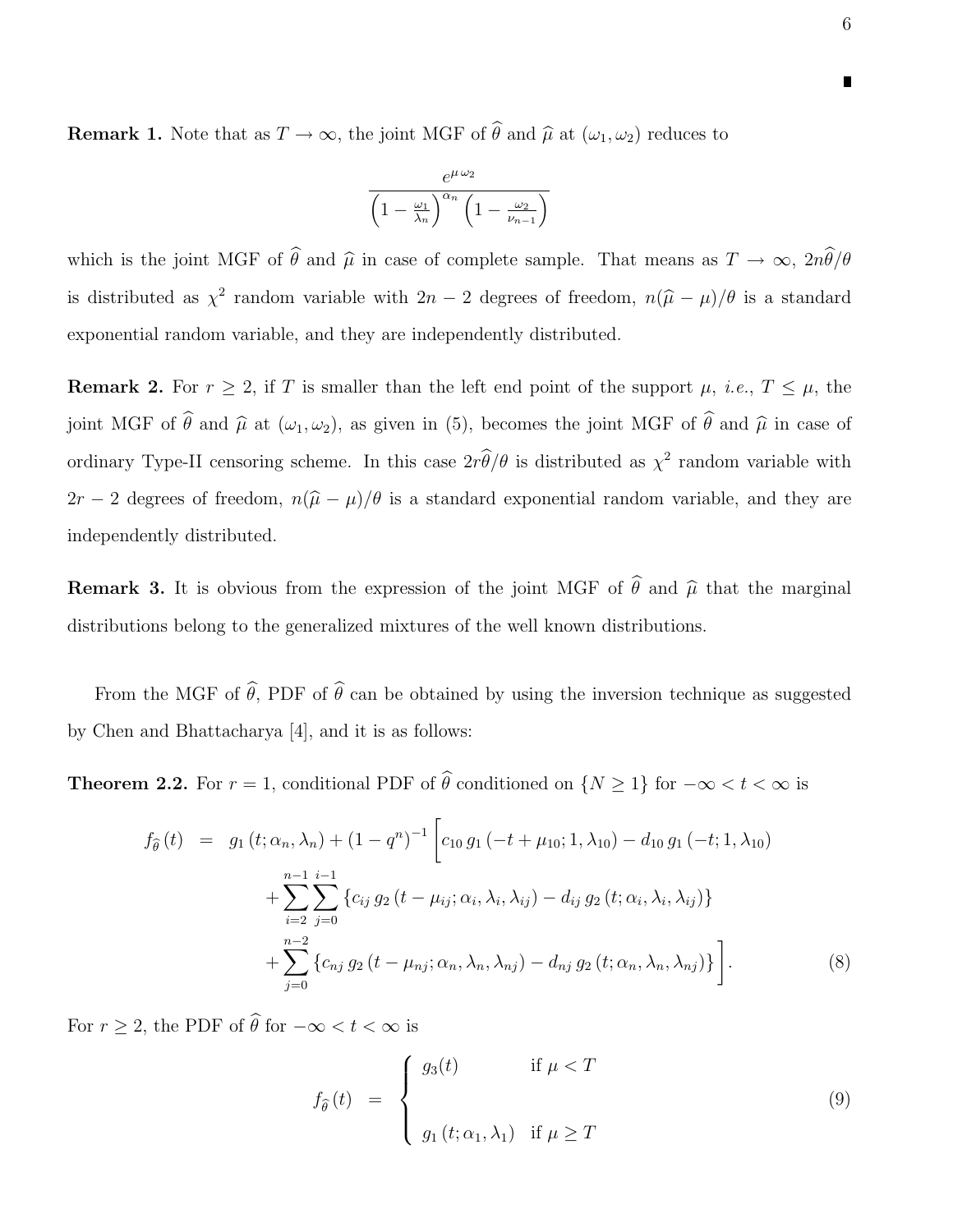where,

$$
g_1(t; \alpha, \lambda) = \begin{cases} \frac{\lambda^{\alpha}}{\Gamma(\alpha)} e^{-\lambda t} t^{\alpha - 1} & \text{if } t \in (0, \infty) \\ 0 & \text{otherwise} \end{cases}
$$
  
\n
$$
g_2(t; \alpha, \lambda_1, \lambda_2) = \sum_{k=0}^{\alpha - 1} p_k g_1(t; \alpha - k, \lambda_1) + \left(1 - \sum_{k=0}^{\alpha - 1} p_k\right) g_1(-t, 1, \lambda_2) \quad \text{for } t \in \mathbb{R},
$$
  
\n
$$
p_k = \frac{\lambda_2}{\lambda_1 + \lambda_2} \left(\frac{\lambda_1}{\lambda_1 + \lambda_2}\right)^k.
$$

$$
g_3(t) = q^n g_1(t; \alpha_1, \lambda_1) + (1 - q^n) g_1(t; \alpha_n, \lambda_n)
$$
  
+ 
$$
\sum_{i=1}^{n-1} \sum_{j=0}^{i-1} \{c_{ij} g_2(t - \mu_{ij}; \alpha_i, \lambda_i, \lambda_{ij}) - d_{ij} g_2(t; \alpha_i, \lambda_i, \lambda_{ij})\}
$$
  
+ 
$$
\sum_{j=0}^{n-2} \{c_{nj} g_2(t - \mu_{nj}; \alpha_n, \lambda_n, \lambda_{nj}) - d_{nj} g_2(t; \alpha_n, \lambda_n, \lambda_{nj})\}.
$$

Note that  $g_3(t)$  depends on  $\mu_{ij}$ ,  $\alpha_i$ ,  $\lambda_i$ , and  $\lambda_{ij}$ ;  $i, j = 1, \ldots, n$ , however, for brevity we do not write it explicitly.

Since the integration of density function over the whole range is one, we have, from the Theorem 2.2, the following identity.

$$
\sum_{i=1}^{n-1} \sum_{j=0}^{i-1} (c_{ij} - d_{ij}) + \sum_{j=0}^{n-2} (c_{nj} - d_{nj}) = 0.
$$

**Theorem 2.3.** When  $-\infty < t < \infty$ , for  $r = 1$ , conditional PDF of  $\hat{\mu}$  conditioning on  $\{N \geq 1\}$  is given by

$$
f_{\hat{\mu}}(t) = (1 - q^n)^{-1} \left[ c_{10} g_1(t - \mu; 1, \nu_0) - d_{10} g_1(t - T; 1, \nu_0) + g_1(t - \mu; 1, \nu_{n-1}) - q^n g_1(t - T; 1, \nu_{n-1}) + \sum_{i=2}^{n-1} \sum_{j=0}^{i-1} \left\{ c_{ij} g_1(t - \mu; 1, \nu_j) - d_{ij} g_1(t - T; 1, \nu_j) \right\} + \sum_{j=0}^{n-2} \left\{ c_{nj} g_1(t - \mu; 1, \nu_j) - d_{nj} g_1(t - T; 1, \nu_j) \right\} \right],
$$

 $\blacksquare$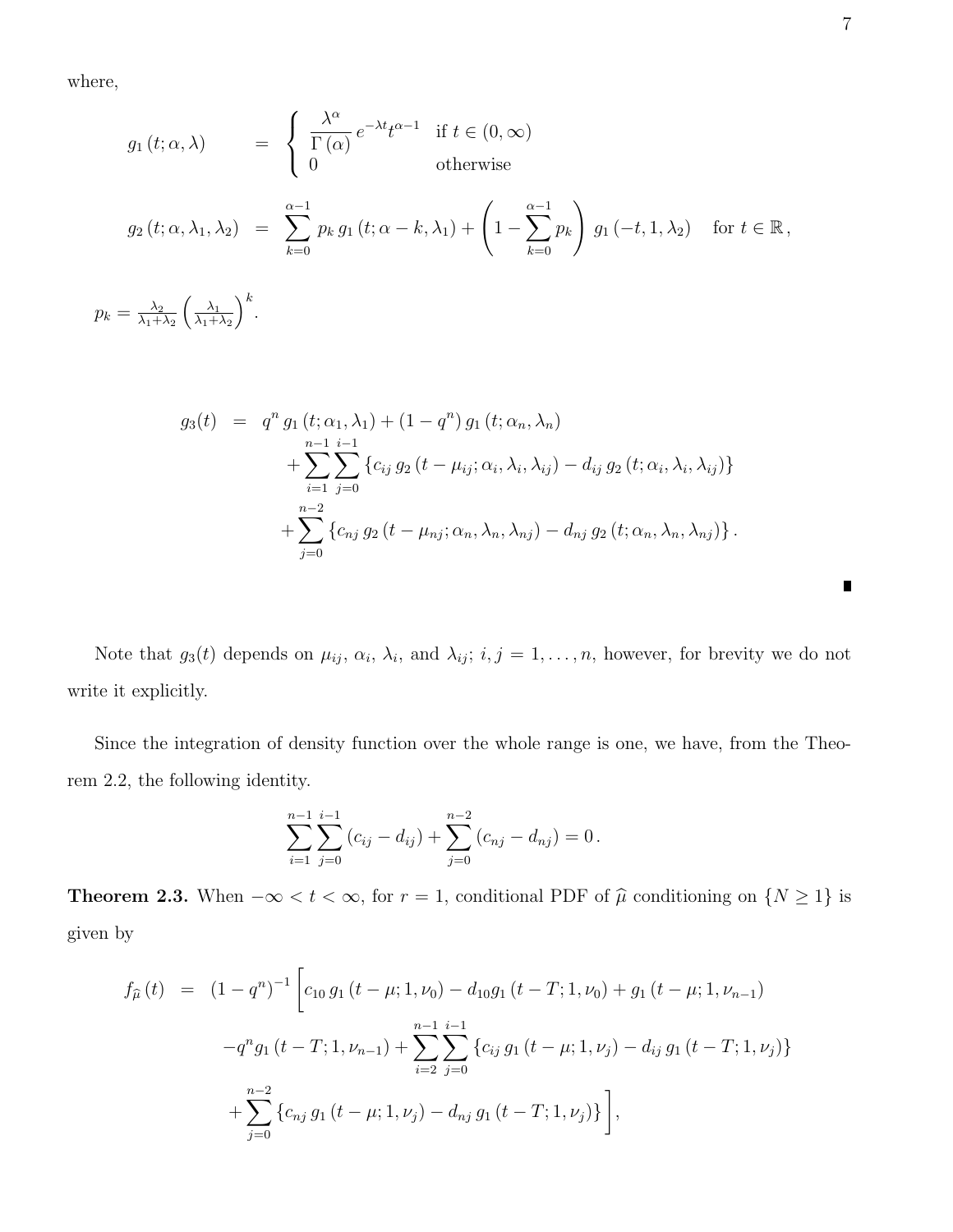and for  $r\geq 2,$  PDF of  $\widehat{\mu}$  is

$$
f_{\widehat{\mu}}(t) = \begin{cases} g_4(t-\mu) & \text{if } \mu < T \\ g_1(t-\mu; 1, \nu_{n-1}) & \text{if } \mu \geq T, \end{cases}
$$

where

$$
g_4(t) = g_1(t; 1, \nu_{n-1}) + \sum_{i=1}^{n-1} \sum_{j=0}^{i-1} \{c_{ij} g_1(t; 1, \nu_j) - d_{ij} g_1(t + \mu - T; 1, \nu_j)\} + \sum_{j=0}^{n-2} \{c_{nj} g_1(t; 1, \nu_j) - d_{nj} g_1(t + \mu - T; 1, \nu_j)\}.
$$

Note that  $g_4(t)$  depends on  $\nu_i$ ;  $i = 1, \ldots, n$ , however, for brevity we do not write it explicitly. From PDFs of  $\widehat{\theta}$ , the corresponding moments can be easily obtained. The first two moments of  $\widehat{\theta}$ are as follows. For  $r = 1$ ,

$$
E[\hat{\theta}] = \theta + \theta A_1 (\mu, \theta) + (1 - q^n)^{-1} B_1 (\mu, \theta),
$$
  
\n
$$
E[\hat{\theta}^2] = \theta^2 + \theta^2 C_1 (\mu, \theta) + \theta D_1 (\mu, \theta) + (1 - q^n)^{-1} E_1 (\mu, \theta).
$$

For  $r\geq 2,$ 

$$
E[\hat{\theta}] = \begin{cases} \theta + \theta A_2(\mu, \theta) + B_1(\mu, \theta) & \text{if } \mu < T \\ \left(1 - \frac{1}{r}\right)\theta & \text{if } \mu \ge T, \end{cases}
$$

$$
E[\hat{\theta}^2] = \begin{cases} \theta^2 + \theta^2 C_2(\mu, \theta) + \theta D_2(\mu, \theta) + E_1(\mu, \theta) & \text{if } \mu < T \\ \left(1 - \frac{1}{r}\right) \theta^2 & \text{if } \mu \ge T, \end{cases}
$$

 $\blacksquare$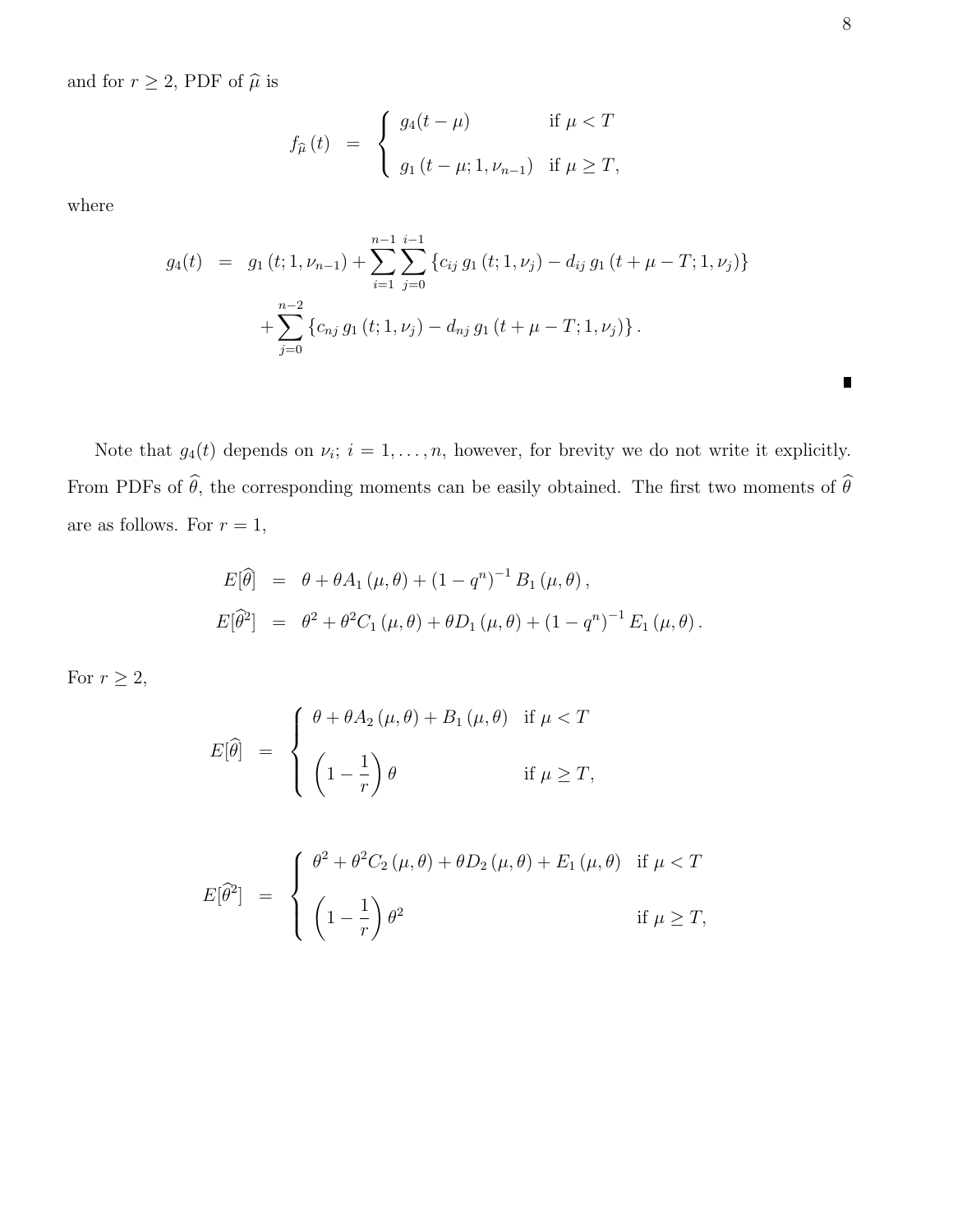where

$$
A_1(\mu,\theta) = \frac{1}{1-q^n} \bigg[ \sum_{i=2}^n \sum_{\substack{j=0 \ j \neq n-1}}^{i-1} (c_{ij} - d_{ij}) \left\{ \sum_{k=0}^{i-2} p_{jk} \frac{i-k-1}{i} - \left( 1 - \sum_{k=0}^{i-2} p_{jk} \right) \frac{n-j-1}{i(j+1)} \right\} - \frac{1}{r} (c_{10} - d_{10})(n-1) - \frac{1-q^n}{n} \bigg],
$$

$$
B_{1}(\mu, \theta) = \sum_{i=1}^{n} \sum_{j=0}^{i-1} c_{ij} \mu_{ij},
$$
  
\n
$$
C_{1}(\mu, \theta) = \left[ \sum_{i=1}^{n} \sum_{\substack{j=0 \ j \neq n-1}}^{i-1} (c_{ij} - d_{ij}) \left\{ \sum_{k=0}^{i-2} p_{jk} \frac{i-k-1}{(i-k)^{-1}i^{2}} + 2 \left( 1 - \sum_{k=0}^{i-2} p_{jk} \right) \frac{n-j-1}{i^{2}(j+1)^{2}} \right\}
$$
  
\n
$$
+ 2(n-1)(c_{10} - d_{10}) - \frac{1-q^{n}}{n} \left[ (1-q^{n})^{-1} \right],
$$
  
\n
$$
D_{1}(\mu, \theta) = 2(1 - \sigma^{n})^{-1} \left[ \sum_{k=0}^{n} \sum_{j=0}^{i-1} c_{kj} \mu_{ij} \sum_{j=0}^{i-1} \frac{i-k-1}{k} \left( 1 - \sum_{k=0}^{i-2} \mu_{jk} \right) n - j - j \right].
$$

$$
D_1(\mu,\theta) = 2(1-q^n)^{-1} \left[ \sum_{i=1}^n \sum_{\substack{j=0 \ j \neq n-1}}^{i-1} c_{ij} \mu_{ij} \left\{ \sum_{k=0}^{i-2} p_{jk} \frac{i-k-1}{i} - \left( 1 - \sum_{k=0}^{i-2} p_{jk} \right) \frac{n-j-1}{i(j+1)} \right\} + (n-1)c_{10}\mu_{10} \right],
$$

$$
E_{1}(\mu, \theta) = \sum_{i=1}^{n} \sum_{j=0}^{i-1} c_{ij} \mu_{ij}^{2},
$$
  
\n
$$
A_{2}(\mu, \theta) = q^{n} \left(\frac{1}{n} - \frac{1}{r}\right) - \frac{1}{n}
$$
  
\n
$$
+ \sum_{i=1}^{r-1} \sum_{j=0}^{i-1} (c_{ij} - d_{ij}) \left\{ \sum_{k=0}^{r-2} p_{jk} \frac{r-k-1}{r} - \left(1 - \sum_{k=0}^{r-2} p_{jk}\right) \frac{n-j-1}{r(j+1)} \right\}
$$
  
\n
$$
+ \sum_{i=r}^{n} \sum_{j=0}^{i-1} (c_{ij} - d_{ij}) \left\{ \sum_{k=0}^{i-2} p_{jk} \frac{i-k-1}{i} - \left(1 - \sum_{k=0}^{i-2} p_{jk}\right) \frac{n-j-1}{i(j+1)} \right\},
$$
  
\n
$$
C_{2}(\mu, \theta) = \sum_{i=1}^{r-1} \sum_{j=0}^{i-1} (c_{ij} - d_{ij}) \left\{ \sum_{k=0}^{r-2} p_{jk} \frac{r-k-1}{r^2(r-k)^{-1}} + 2 \left(1 - \sum_{k=0}^{r-2} p_{jk}\right) \frac{(n-j-1)^{2}}{r^2(j+1)^{2}} \right\}
$$
  
\n
$$
+ \sum_{i=r}^{n} \sum_{j=0}^{i-1} (c_{ij} - d_{ij}) \left\{ \sum_{k=0}^{i-2} p_{jk} \frac{(i-k-1)}{i^2(i-k)^{-1}} + 2 \left(1 - \sum_{k=0}^{i-2} p_{jk}\right) \frac{(n-j-1)^{2}}{i^2(j+1)^{2}} \right\}
$$

 $-\frac{q^n}{q}$ r

 $-\frac{1-q^n}{n}$ n

,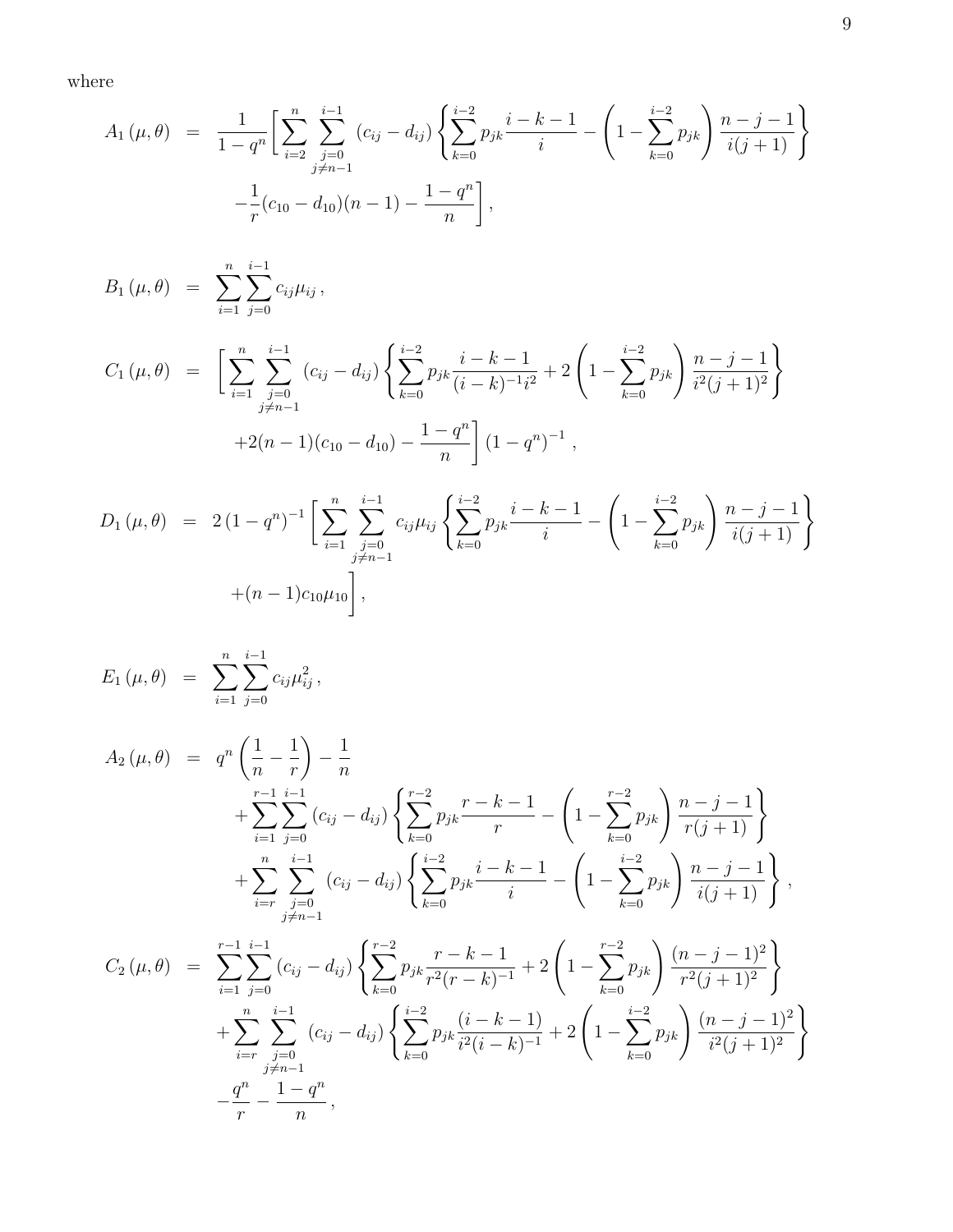$$
D_2(\mu,\theta) = 2\sum_{i=1}^{r-1} \sum_{j=0}^{i-1} c_{ij} \mu_{ij} \left\{ \sum_{k=0}^{r-2} p_{jk} \frac{r-k-1}{r} - \left(1 - \sum_{k=0}^{r-2} p_{jk}\right) \frac{n-j-1}{r(j+1)} \right\} + 2\sum_{i=r}^{n} \sum_{\substack{j=0 \ j \neq n-1}}^{i-1} c_{ij} \mu_{ij} \left\{ \sum_{k=0}^{i-2} p_{jk} \frac{i-k-1}{i} - \left(1 - \sum_{k=0}^{i-2} p_{jk}\right) \frac{n-j-1}{i(j+1)} \right\}.
$$

The CDFs of  $\widehat{\theta}$  and  $\widehat{\mu}$  can be easily obtained from their respective PDFs. The CDFs are as follows. When  $-\infty < t < \infty,$  the CDF of  $\widehat{\theta}$  for  $r=1$  is

$$
F_{\hat{\theta}}(t) = \Gamma^*(\lambda_n t, \alpha_n) + (1 - q^n)^{-1} \left[ c_{10} e^{-\lambda_{10} \langle \mu_{10} - t \rangle} - d_{10} e^{-\lambda_{10} \langle -t \rangle} \right]
$$
  
+ 
$$
\sum_{i=2}^{n-1} \sum_{j=0}^{i-1} \left\{ c_{ij} G(t; \mu_{ij}, \alpha_i, \lambda_i, \lambda_{ij}) - d_{ij} G(t; 0, \alpha_i, \lambda_i, \lambda_{ij}) \right\}
$$
  
+ 
$$
\sum_{j=0}^{n-2} \left\{ c_{nj} G(t; \mu_{nj}, \alpha_n, \lambda_n, \lambda_{nj}) - d_{nj} G(t; 0, \alpha_n, \lambda_n, \lambda_{nj}) \right\} \right],
$$

and for  $r\geq 2,$  the CDF is

$$
F_{\hat{\theta}}(t) = \begin{cases} q^n \Gamma^*(\lambda_1 t, \alpha_1) + (1 - q^n) \Gamma^*(\lambda_n t, \alpha_n) \\ + \sum_{i=2}^{n-1} \sum_{j=0}^{i-1} \{c_{ij} G(t; \mu_{ij}, \alpha_i, \lambda_i, \lambda_{ij}) - d_{ij} G(t; 0, \alpha_i, \lambda_i, \lambda_{ij})\} \\ + \sum_{j=0}^{n-2} \{c_{nj} G(t; \mu_{nj}, \alpha_n, \lambda_n, \lambda_{nj}) - d_{nj} G(t; 0, \alpha_n, \lambda_n, \lambda_{nj})\} & \text{if } \mu < T \\ \Gamma^*(\lambda_1 t, \alpha_1) & \text{if } \mu \geq T, \end{cases}
$$

where,  $\langle x \rangle$  denotes the max $\{0, x\}$ , and

$$
\Gamma^*(t; \alpha) = \begin{cases}\n0 & \text{if } t \le 0 \\
\int_0^t \frac{1}{\Gamma(\alpha)} e^{-x} x^{\alpha-1} dx & \text{if } t > 0, \\
G(t; \mu, \alpha, \lambda_1, \lambda_2) = \begin{cases}\n\left(1 - \sum_{k=0}^{\alpha-1} p_k\right) (1 - \Gamma^*(-\lambda_2 t; 1)) & \text{if } t \le 0 \\
1 - \left(\sum_{k=0}^{\alpha-1} p_k (1 - \Gamma^*(\lambda_1 t; \alpha - k)\right) & \text{if } t \le 0.\n\end{cases}
$$

The CDF of  $\hat{\mu}$  for  $r = 1$  is

$$
F_{\widehat{\mu}}(t) = \begin{cases} 0 & \text{if } t < \mu \\ (1 - q^n)^{-1} \left[ 1 - e^{-\frac{n}{\theta}(t - \mu)} \right] & \text{if } \mu \le t < T \\ 1 & \text{if } t \ge T \end{cases}
$$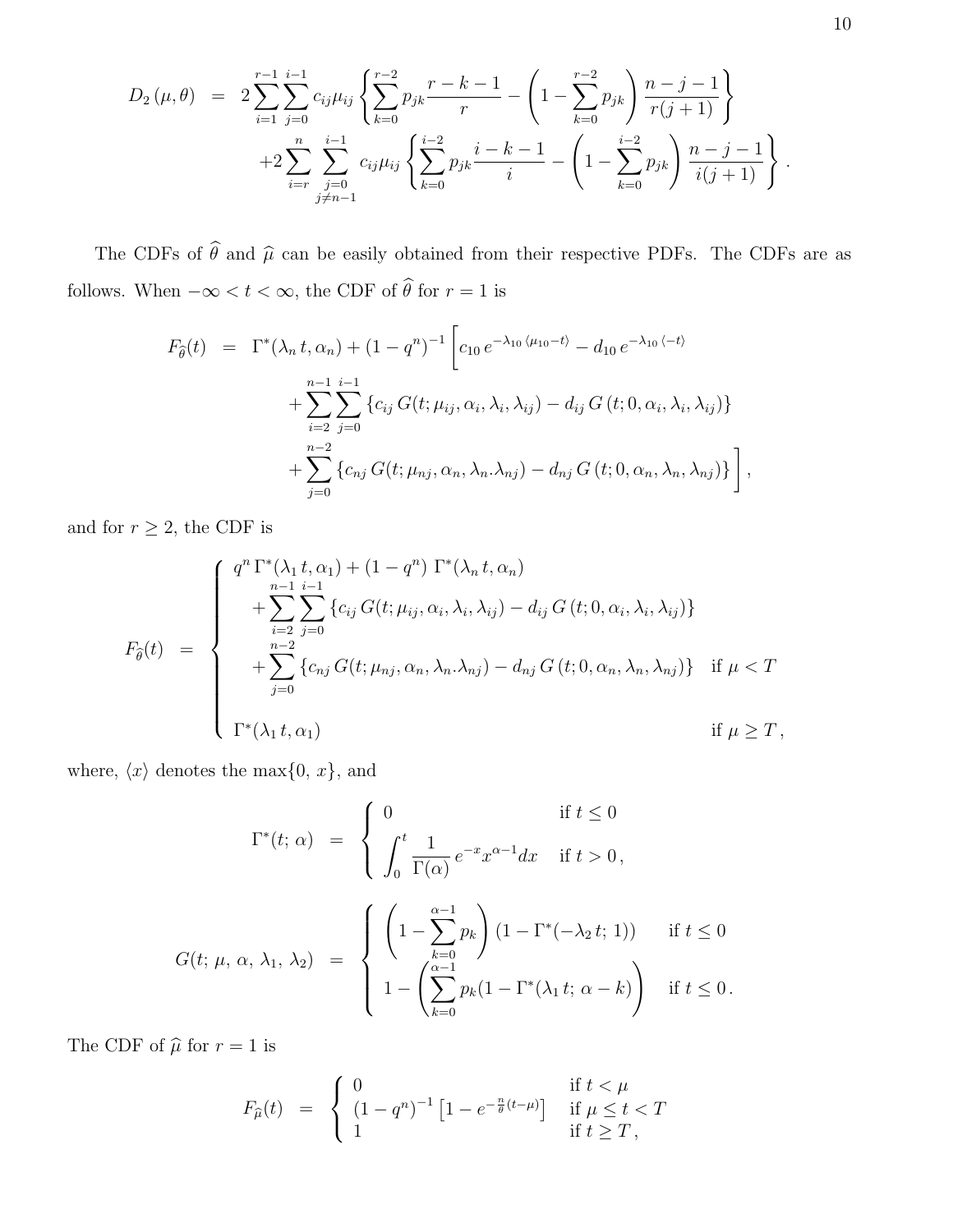and for  $r \geq 2$ , the same is

$$
F_{\widehat{\mu}}(t) = \begin{cases} 0 & \text{if } t < \mu \\ 1 - e^{-\frac{n}{\theta}(t-\mu)} & \text{if } t \ge \mu. \end{cases}
$$

Note that the  $p^{\text{th}}$  quantile of the exponential distribution given in (1) is  $\eta_p = \mu + a_p \theta$ , where  $a_p = -\ln(1-p)$ . Therefore the MLE of  $\eta_p$  can be found by replacing  $\mu$  and  $\theta$  by their respective MLEs. The moment generating function of the MLE of  $\eta_p$ , say  $\widehat{\eta}_p$  can be obtained easily from the joint MGF of  $\widehat{\mu}$  and  $\widehat{\theta}$  in Theorem 2.1.

## 3 Confidence Intervals:

Note that the distribution of  $\hat{\mu}$  is same as that of the lowest order statistic and this has been extensively studied in the literature, hence we do not pursue it here. In this section, we present different methods for construction of confidence intervals (CIs) for the unknown parameter  $\theta$ . From the Theorem 2.2, we can find the approximate CI for  $\theta$ . However, as PDF of  $\widehat{\theta}$  is quite complicated, we also present the bootstrap CI for the same parameter.

### 3.1 APPROXIMATE CONFIDENCE INTERVAL:

From CDF of  $\hat{\theta}$ , approximate CI can be found, based on the assumption that CDF of  $\hat{\theta}$  is a strictly decreasing function of  $\theta$ . Several authors including Chen and Bhattacharyya [4], Gupta and Kundu [10], Kundu and Basu [11], Childs et al. [5], and Balakrishnan et al. [2] used this method to find the CI of  $\theta$ . Though it is difficult to verify the assumption, an extensive numerical study supports the monotonicity assumption.

Suppose  $\widehat{\theta}_{obs}$  is the estimate of  $\theta$ . Then a two-sided 100(1 –  $\alpha$ )% approximate CI, say  $(\theta_L, \theta_U)$ , for  $\theta$  can be constructed by solving the equations

$$
F_{\theta_L}(\widehat{\theta}_{obs}) = 1 - \frac{\alpha}{2}
$$
 and  $F_{\theta_U}(\widehat{\theta}_{obs}) = \frac{\alpha}{2}$ 

for  $\theta_L$ (the lower bound of  $\theta$ ) and  $\theta_U$ (the upper bound of  $\theta$ ) replacing  $\mu$  by its MLE. However, they are nonlinear equations, and we need to solve them by some numerical procedure,  $e.g.,$  bisection method or Newton-Raphson method.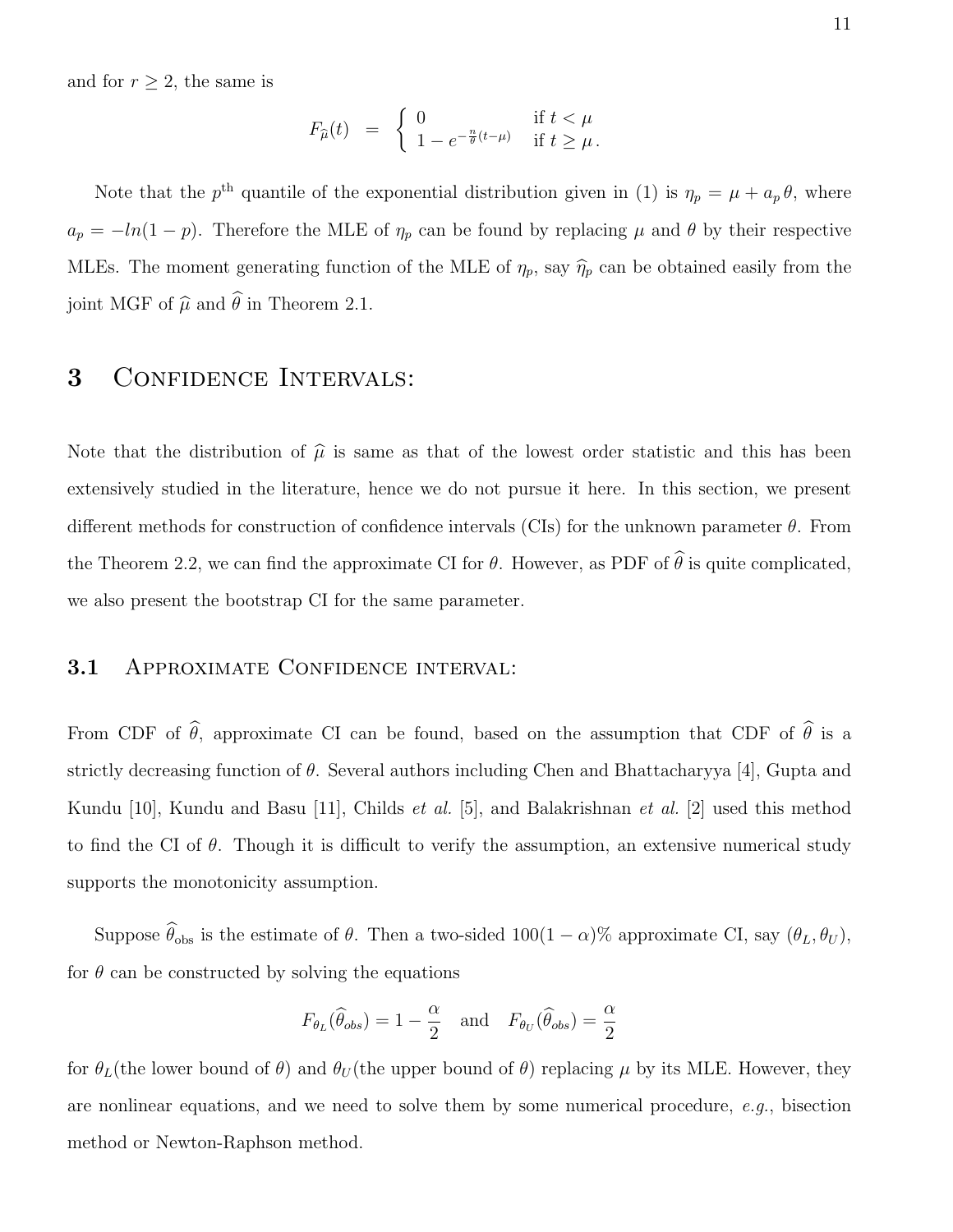### 3.2 Bootstrap Confidence Interval:

The exact CIs presented in the previous section are computationally quite complicated, specially when sample size is large. So we consider the bootstrap CIs. Here we consider two types of bootstrap CIs, viz., percentile bootstrap CI and Bias adjusted percentile (BCa) interval; see Efron and Tibshirani [8] for details.

#### 3.2.1 BOOTSTRAP SAMPLE:

Step 1. Given T, r, n, and the original Type-II sample,  $\hat{\mu}$  and  $\hat{\theta}$  are obtained from (3) or (4).

Step 2. Based on T, r, n,  $\hat{\mu}$ , and  $\hat{\theta}$ , a random sample of size n from Uniform $(0,1)$  distribution is generated, and order them to get  $(U_{1:n},...,U_{n:n})$ .

Step 3. Let

$$
t_{i:n}^* = \widehat{\mu} - \widehat{\theta} \log U_{i:n}
$$

Step 4. If  $t_{r:n}^* < T$ , then find  $N_1$  such that

$$
t_{N_1:n}^* < T \le t_{N_1+1:n}^*
$$
, and set  $N^* = \begin{cases} N_1 & \text{if } t_{r:n}^* < T \\ r & \text{if } t_{r:n}^* \ge T \end{cases}$ .

Now,  $\{t_{1:n}^*, \ldots, t_{N^*,n}^*\}$  is the bootstrap sample.

- Step 5. Based on *n*, *T*, *r*, and the bootstrap sample,  $\hat{\mu}^*$  and  $\hat{\theta}^*$  are obtained form (3) or (4).
- Step 6. Step 1-5 are repeated B times, and  $\hat{\theta}^*$ 's are ordered in ascending order to obtain the bootstrap sample

$$
\left\{\widehat{\theta}^{*[1]},\widehat{\theta}^{*[2]},\ldots,\widehat{\theta}^{*[B]}\right\}.
$$

#### 3.2.2 Percentile bootstrap CI:

A two-sided  $100(1 - \alpha)$ % bootstrap confidence interval for  $\theta$  is

$$
\left( \widehat{\theta}^{*[\frac{\alpha}{2}B]}, \widehat{\theta}^{*[(1-\frac{\alpha}{2})B]} \right) \, ,
$$

where,  $[x]$  denotes the largest integer less than or equal to x.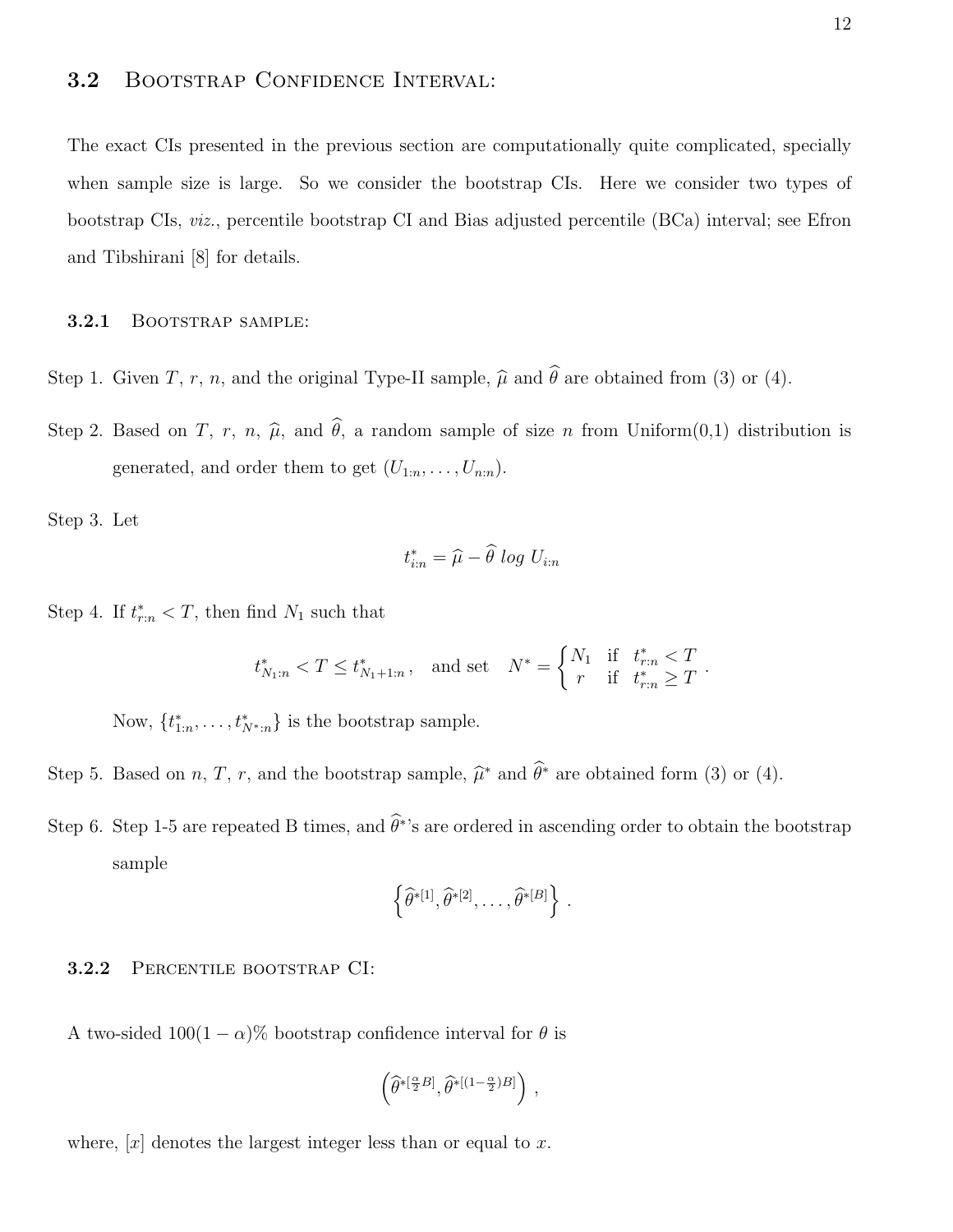#### **3.2.3** BIAS ADJUSTED PERCENTILE  $(BCa)$  INTERVAL:

A two-sided  $100(1 - \alpha)$ % BCa bootstrap confidence interval for  $\theta$  is

$$
\left(\widehat{\theta}^{*[\alpha_1 B]}, \widehat{\theta}^{*[\alpha_2 B]}\right),
$$

where,

$$
\alpha_1 = \Phi\left\{\hat{z}_0 + \frac{\hat{z}_0 + z_{1-\alpha/2}}{1 - a(\hat{z}_0 + z_{1-\alpha/2})}\right\} \quad \text{and} \quad \alpha_2 = \Phi\left\{\hat{z}_0 + \frac{\hat{z}_0 + z_{\alpha/2}}{1 - a(\hat{z}_0 + z_{\alpha/2})}\right\}.
$$

Here  $\Phi(\cdot)$  is the CDF of the standard normal distribution,  $z_{\alpha}$  is the upper  $\alpha$ -point of standard normal distribution and

$$
\widehat{z}_0 = \Phi^{-1}\left\{\frac{\# \text{ of }\widehat{\theta}^{*[j]} < \widehat{\theta}}{B}\right\}, \quad j = 1, \ldots, B.
$$

A estimate of the acceleration a is

$$
\widehat{a} = \frac{\sum_{i=1}^{N^*} \left[ \widehat{\theta}^{(\cdot)} - \widehat{\theta}^{(i)} \right]^3}{6 \left\{ \sum_{i=1}^{N^*} \left[ \widehat{\theta}^{(\cdot)} - \widehat{\theta}^{(i)} \right]^2 \right\}^{3/2}},
$$

where  $\hat{\theta}^{(i)}$  is the MLE of  $\theta$  based on the original sample with the *i*<sup>th</sup> observation deleted, and

$$
\widehat{\theta}^{(\cdot)} = \frac{1}{N^*} \sum_{i=1}^{N^*} \widehat{\theta}^{(i)}.
$$

# 4 SIMULATION RESULTS AND DATA ANALYSIS

In this section the results of Monte Carlo simulation is presented to study the performance of the inference procedures described in the Sections 3. We choose the value of the location parameter  $\mu$ to be zero and different values for the scale parameter  $\theta$ , *viz.*, 1.00, 2.00, 3.00, 4.00 and 5.00. We also take  $n = 20$ ,  $r = 16$  and different choices for T, viz., 1.5, 2.5, 3.5. The coverage percentage of different confidence interval discussed in the section 3 are calculated based on the 10, 000 Monte Carlo simulations and  $B = 1000$ . These values are presented in the Tables 2, 3 and 4.

It is clear from the Table 2 that the approximate method of constructing confidence interval is always maintaining its coverage percentage to its pre-fixed nominal level. Among the bootstrap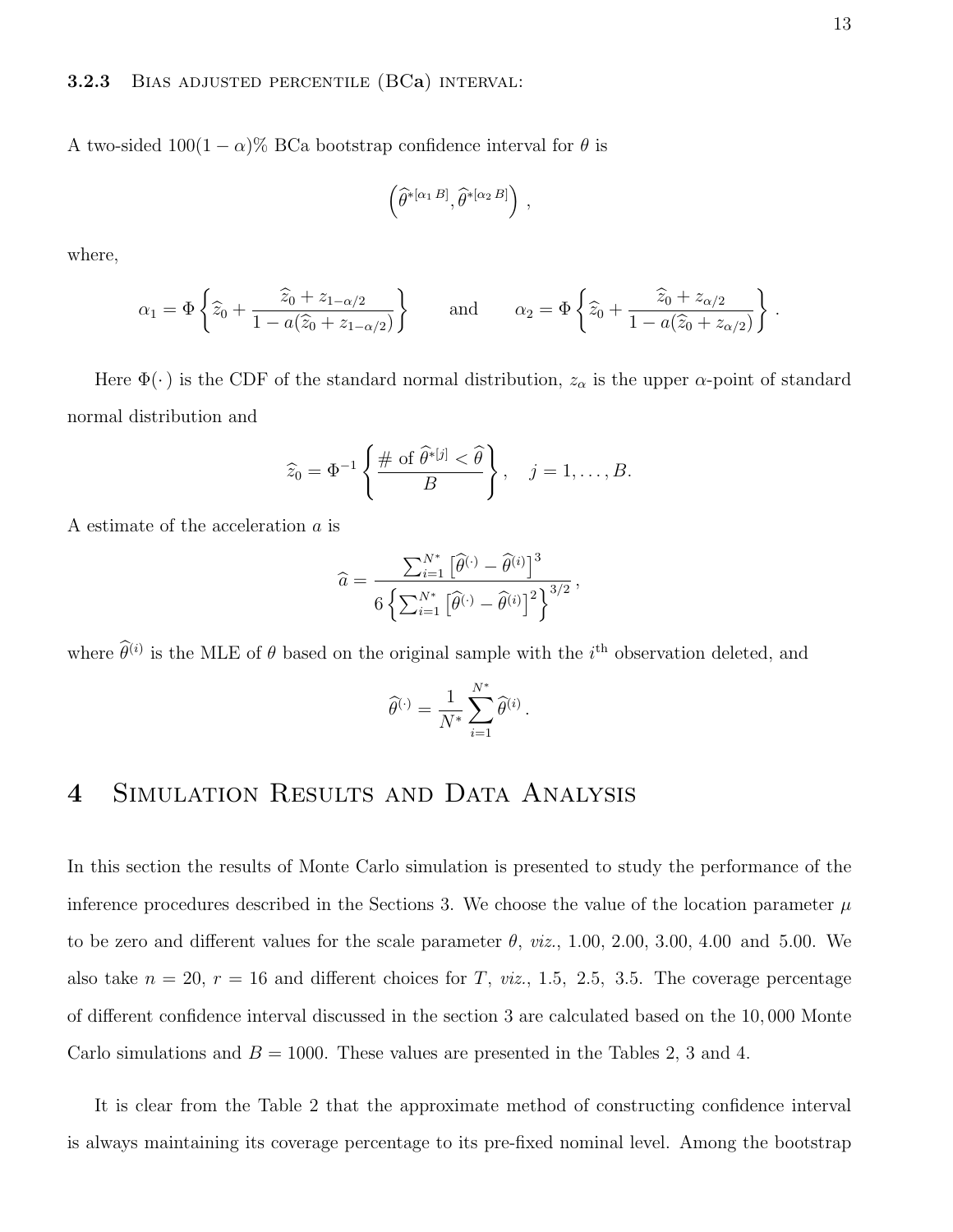methods for constructing confidence interval, adjusted percentile bootstrap method is better then percentile bootstrap method with respect to the coverage percentage. From the Table 3, we can see that the coverage percentage of the percentile bootstrap method is quite lower than its pre-fixed nominal level, while the same of the adjusted bootstrap method is somewhat close to its nominal level (see Table 4). Though approximate method of construction of confidence interval is always better with respect to coverage percentage and average length, it is very complicated to calculate specially when n is large. So we suggest to use the BCa bootstrap CI for the large values of  $n$ .

Next, we consider a data set to illustrate the procedures described in the previous sections. Here we consider the data provided in Bain [1]. Suppose a sample of 20 items are put on the test and the test is terminated after 150 hours. There are 13 failures within this time and the failures times are 3, 19, 23, 26, 37, 38, 41, 45 ,58, 84, 90, 109, and 138. To make an artificial hybrid Type-II data from this data set one can take any r less than or equal to 13. Here we take  $r = 12$ . Under the assumption that lifetime has two-parameters exponential distribution, MLEs of  $\mu$  and  $\theta$  are 3 and 130.85 respectively. Different types of confidence intervals are reported in the Table 1.

### 5 CONCLUSION

In this paper, we have considered the Hybrid Type-II censoring scheme, when life times have twoparameters exponential distribution, under frequentist approach. We have found the MLEs for both the parameters. We have considered different methods for construction of confidence interval. We have seen that the approximate and BCa bootstrap methods of construction of confidence interval are quite good. So we recommend to use BCa bootstrap method of construction of confidence interval specially when  $n$  is large.

### Acknowledgements

The authors would like to thank the referees and the editor-in-chief Professor N. Balakrishnan for many valuable suggestions which had helped us to improve the previous version of the manuscript.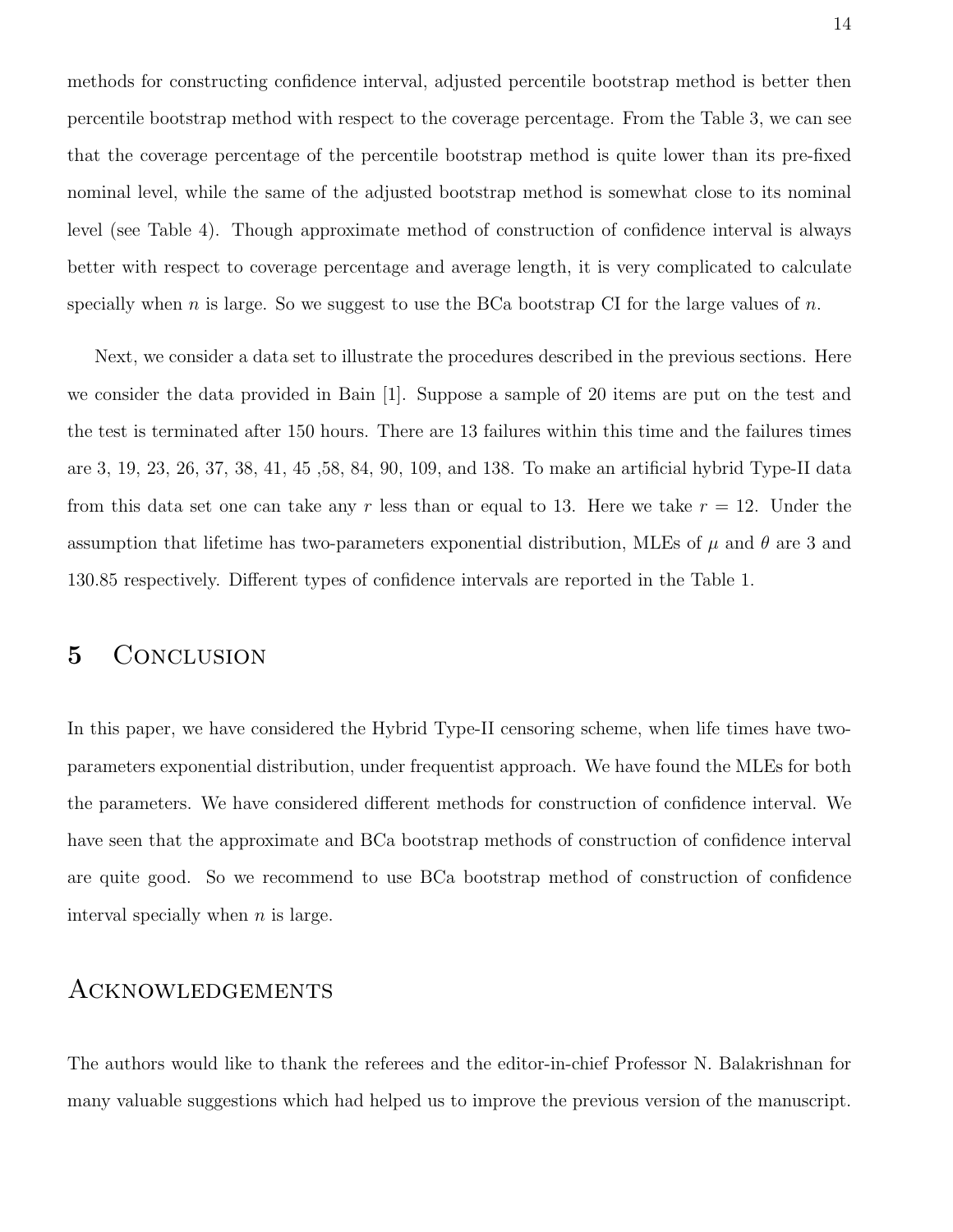## A Appendix

We need the the following lemmas to prove the theorems.

**Lemma A.1.** Let  $T_{1:n} < \ldots < T_{n:n}$  be the order statistics of a random sample of size n from a continuous distribution with PDF  $f(x)$  and the corresponding CDF is  $F(\cdot)$ . Let T be a pre-fixed number such that  $F(T)$  is positive and N denote the number of order statistics less than or equal to T. The conditional joint PDF of  $T_{1:n}, \ldots, T_{N:n}$  conditioned on the event  $N = i$  is given by

$$
f(t_1, t_2, \dots, t_i \mid N = i) = \frac{n!}{(n-i)! P[N = i]} \prod_{j=1}^i f(t_j) \{1 - F(T)\}^{n-i}
$$
  
if  $t_1 < \dots < t_i < T$ ,

where  $F(\cdot)$  is the distribution function of  $f(\cdot)$ .

PROOF: See [5].

**Lemma A.2.** Let  $T_{1:n} < ... < T_{n:n}$  be the order statistics of a random sample of size n from a continuous distribution with PDF  $f(x)$  and the corresponding CDF is  $F(\cdot)$ . Let T be a pre-fixed number such that  $F(T)$  is positive and N denote the number of order statistics less than or equal to T. Let  $r \in \{1, 2, \ldots, n\}$  be a pre-fixed integer. Then PDF of  $T_{1:n}, T_{2:n}, \ldots, T_{r:n}$  conditioned on the event  $N = 0$  is given by

$$
f(t_1, t_2, \dots, t_r \mid N = 0) = \frac{n!}{(n-r)! P[N = 0]} \prod_{j=1}^r f(t_j) \{1 - F(t_r)\}^{n-r}
$$
  
if  $T < t_1 < \dots < t_r < \infty$ .

For  $i = 1, 2, \ldots, r - 1$ , PDF of  $T_{1:n}, T_{2:n}, \ldots, T_{r:n}$  conditioned on the event  $N = i$  is given by

$$
f(t_1, t_2, \dots, t_r \mid N = i) = \frac{n!}{(n-r)! P[N = i]} \prod_{j=1}^r f(t_j) \{1 - F(t_r)\}^{n-r}
$$
  
if  $t_1 < \dots < t_i < T < t_{i+1} < \dots < t_r < \infty$ .

PROOF: See [5].

**Lemma A.3.** Let X be a Gamma $(\alpha, 1)$  random variable, Y be a standard Exponential random variable, and they are independently distributed. The PDF of  $X$  is

$$
f_1(x; \alpha, \lambda_1) = \begin{cases} \frac{1}{\Gamma(\alpha)} x^{\alpha - 1} e^{-x} & \text{for } x > 0 \\ 0 & \text{otherwise.} \end{cases}
$$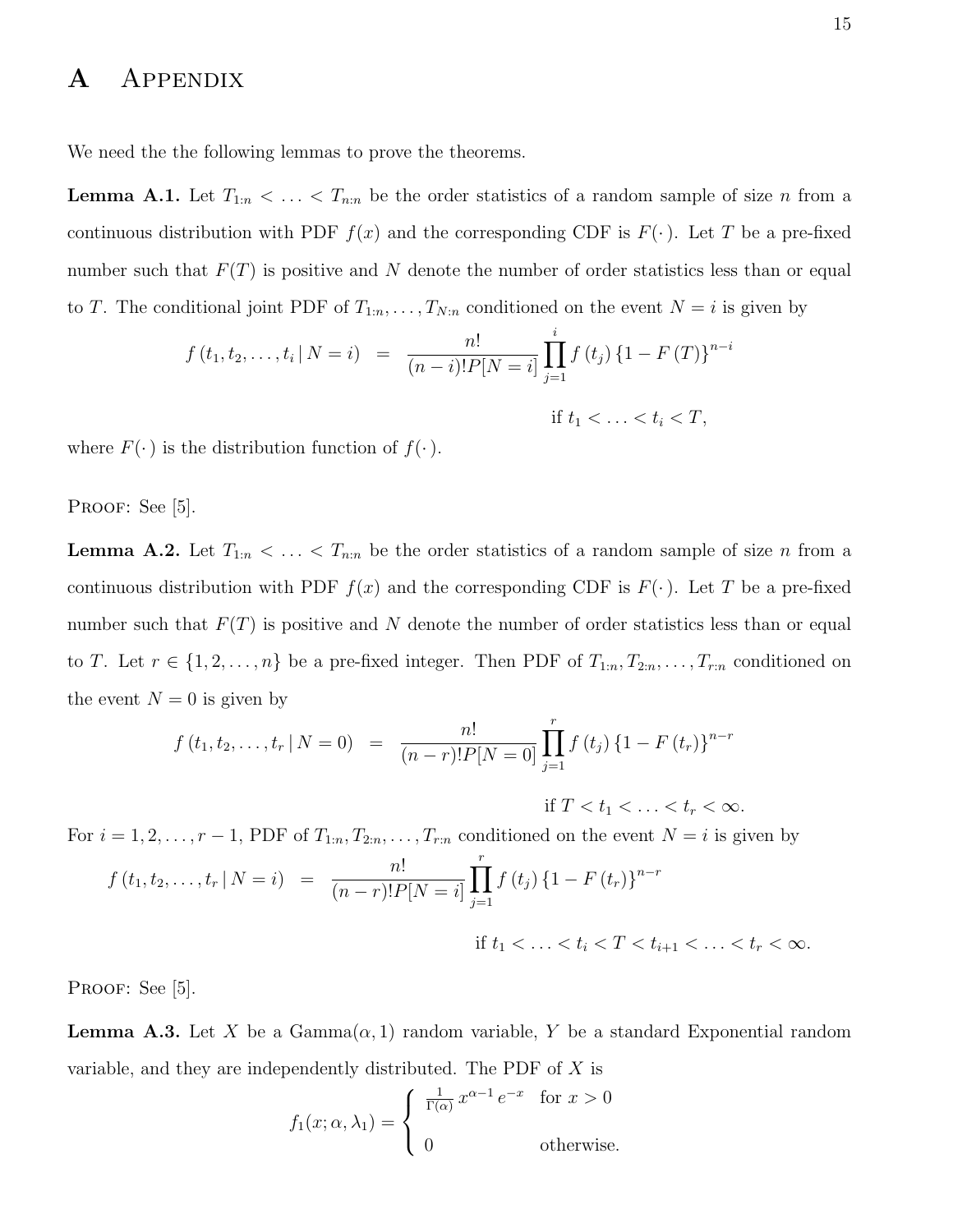The PDF of Y is

$$
f_2(y) = \begin{cases} e^{-y} & \text{for } y > 0 \\ 0 & \text{otherwise.} \end{cases}
$$

Then for any arbitrary constant A,  $\lambda_1$  and  $\lambda_2$  the MGF of  $A + \lambda_1 X + \lambda_2 Y$  is given by

$$
M_{A+\lambda_1 X+\lambda_2 Y}(\omega) = e^{\omega A} (1 - \lambda_1 \omega)^{-\alpha} (1 - \lambda_2 \omega)^{-1}.
$$

This MGF exists if

$$
\omega \in \begin{cases} \left(\frac{1}{\lambda_2}, \frac{1}{\lambda_1}\right) & \text{if } \lambda_2 < 0\\ \left(-\infty, \min\{\frac{1}{\lambda_1}, \frac{1}{\lambda_2}\}\right) & \text{if } \lambda_2 \ge 0. \end{cases}
$$

**PROOF:** This lemma can be proved using the joint distribution of  $(X, Y)$ , and therefore the proof is omitted.

**Lemma A.4.** Let X be a Gamma $(\alpha, \lambda_1)$ (with  $\alpha$  integer) and Y be a Exponential( $\lambda_2$ ) random variable and they be independently distributed. Then the PDF of  $X - Y$  is given by

$$
g_2(t; \alpha, \lambda_1, \lambda_2) = \sum_{k=0}^{\alpha-1} p_k g_1(t; \alpha-k, \lambda_1) + \left(1 - \sum_{k=0}^{\alpha-1} p_k\right) g_1(-t, 1, \lambda_2) \quad \text{for } t \in \mathbb{R},
$$
  
where  $p_k = \frac{\lambda_2}{\lambda_1 + \lambda_2} \left(\frac{\lambda_1}{\lambda_1 + \lambda_2}\right)^k$ .

PROOF: See [6].

#### Proof of Theorem 2.1:

Note that the number of unit failed before time  $T, N$ , is a non-negative random variable with the probability mass function (PMF)

$$
P[N = i] = {n \choose i} \left(1 - e^{-\frac{T - \mu}{\theta}}\right)^i e^{-(n - i)\frac{T - \mu}{\theta}} \text{ if } i = 0, 1, ..., n. \tag{10}
$$

#### Case-I:  $r = 1$

The joint conditional MGF of  $(\widehat{\theta}, \widehat{\mu})$  conditioned on the event  $\{N \geq 1\}$  can be written as

$$
E[e^{\omega_1 \widehat{\theta} + \omega_2 \widehat{\mu}} \mid N \ge 1] = \sum_{i=1}^n E[e^{\omega_1 \widehat{\theta} + \omega_2 \widehat{\mu}} \mid N = i] \times P[N = i \mid N \ge 1]. \tag{11}
$$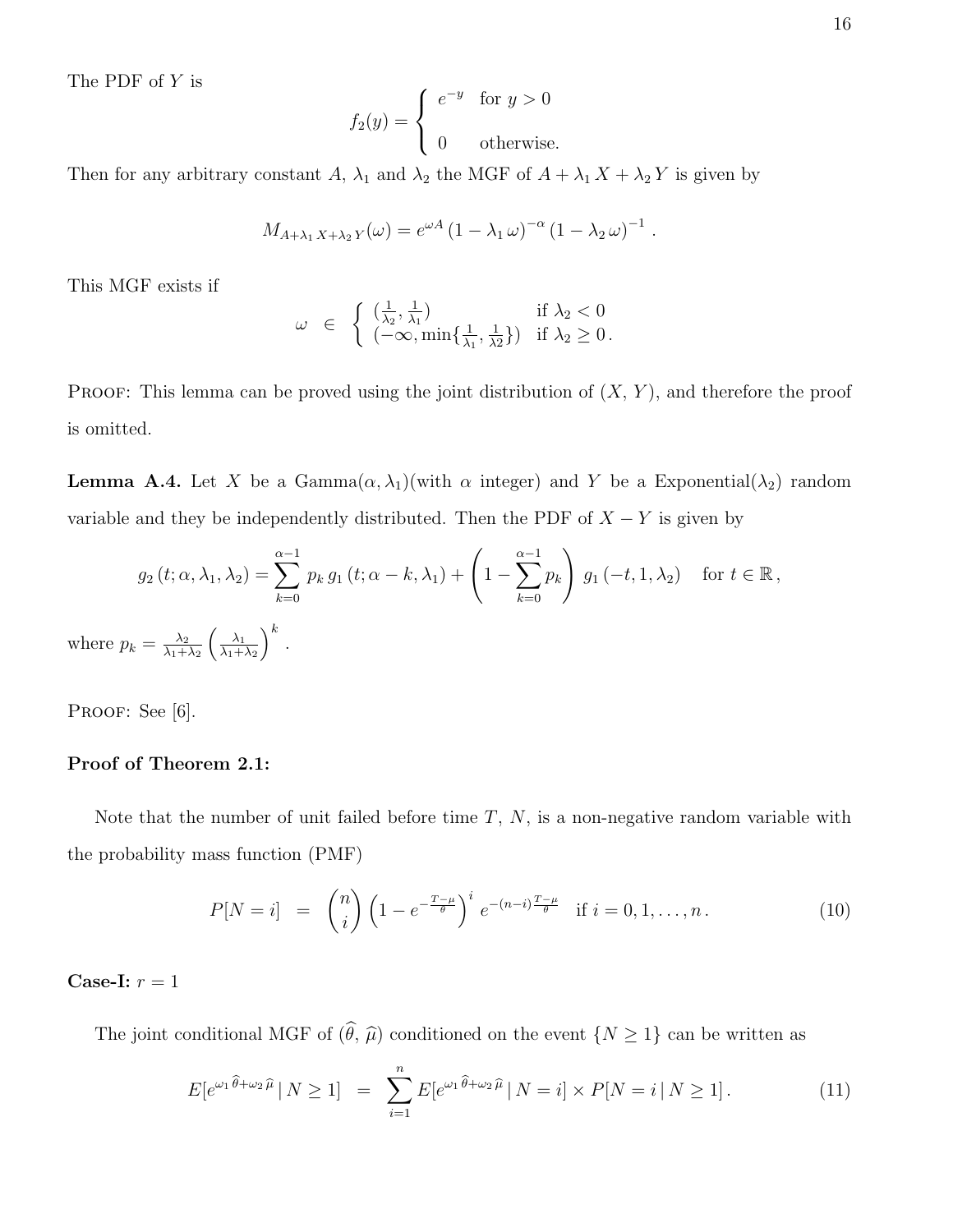Using (3) and Lemma A.1,

$$
E[e^{\omega_1 \hat{\theta} + \omega_2 \hat{\mu}} | N = 1]
$$
  
= 
$$
\frac{1}{\theta \left(1 - e^{-\frac{T - \mu}{\theta}}\right)} \int_{\mu}^{T} e^{\omega_1 (n - 1)(T - t) + \omega_2 t - \frac{1}{\theta}(t - \mu)} dt
$$
  
= 
$$
\frac{e^{(n-1)T\omega_1 + \frac{\mu}{\theta} \left\{e^{-(n-1)\mu\omega_1 + \mu\omega_2 - \frac{\mu}{\theta}} - e^{-\frac{T}{\theta} - (n-1)T\omega_1 + T\omega_2}\right\}}{\theta \left(1 - e^{-\frac{T - \mu}{\theta}}\right) \left(\frac{1}{\theta} + (n - 1)\omega_1 - \omega_2\right)}.
$$

Using the above expression and (10)

$$
E[e^{\omega_1 \hat{\theta} + \omega_2 \hat{\mu}} | N = 1] \times P[N = 1 | N \ge 1]
$$
  
= 
$$
(1 - q^n)^{-1} \left[ c_{10} \frac{e^{\mu_{10} \omega_1 + \mu \omega_2}}{(1 + (n - 1) \theta \omega_1 - \theta \omega_2)} - d_{10} \frac{e^{T \omega_2}}{(1 + (n - 1) \theta \omega_1 - \theta \omega_2)} \right],
$$
 (12)

where q,  $c_{10}$ ,  $d_{10}$  and  $\mu_{10}$  are as in (6) and (7). For  $i = 2, 3, ..., n$ , using (3) and Lemma A.1, we have

$$
E[e^{\omega_1 \hat{\theta} + \omega_2 \hat{\mu}} | N = i]
$$
\n
$$
= \frac{i!}{\theta^i \left(1 - e^{-\frac{T - \mu}{\theta}}\right)^i} \times \int_{\mu}^T \int_{t_1}^T \dots \int_{t_{i-1}}^T e^{\frac{\omega_1}{i} \left\{\sum_{j=2}^i t_j - (n-1)t_1 + (n-i)T\right\} + \omega_2 t_1 - \frac{1}{\theta} \sum_{j=1}^i (t_j - \mu)} dt_i \dots dt_1
$$
\n
$$
= \frac{i! e^{-i \frac{T - \mu}{\theta} + T\omega_2}}{\theta^i \left(1 - e^{-\frac{T - \mu}{\theta}}\right)^i} \int_{\mu}^T \int_{t_1}^T \dots \int_{t_{i-1}}^T e^{-\left(\frac{1}{\theta} + \frac{n-1}{i}\omega_1 - \omega_2\right)(t_1 - T) - \left(\frac{1}{\theta} - \frac{\omega_1}{i}\right) \sum_{j=2}^i (t_j - T)} dt_i \dots dt_1
$$
\n
$$
= \frac{e^{-i \frac{T - \mu}{\theta} + T\omega_2}}{\left(1 - e^{-\frac{T - \mu}{\theta}}\right)^i} \sum_{j=0}^{i-1} (-1)^{i-j-1} \binom{i}{j+1} \times \frac{e^{\left(\frac{j+1}{\theta} + \frac{n-j-1}{\theta}\omega_1 - \omega_2\right)(T - \mu)} - 1}{\left(1 - \frac{\theta}{i}\omega_1\right)^{i-1} \left(1 + \frac{(n-j-1)\theta}{i(j+1)}\omega_1 - \frac{\theta}{j+1}\omega_2\right)}.
$$

Using the above expression and (10), one will get for  $i=2,\cdots,n$ 

$$
E[e^{\omega_1 \hat{\theta} + \omega_2 \hat{\mu}} | N = i] \times P[N = i | N \ge 1]
$$
  
= 
$$
\frac{e^{-n\frac{T-\mu}{\hat{\theta}} + T\omega_2} \sum_{j=0}^{i-1} (-1)^{i-j-1} {n \choose i} {i \choose j+1} \frac{e^{\left(\frac{j+1}{\hat{\theta}} + \frac{n-j-1}{i}\omega_1 - \omega_2\right)(T-\mu)} - 1}{\left(1 - \frac{\theta}{i}\omega_1\right)^{i-1} \left(1 + \frac{(n-j-1)\theta}{i(j+1)}\omega_1 - \frac{\theta}{j+1}\omega_2\right)}.
$$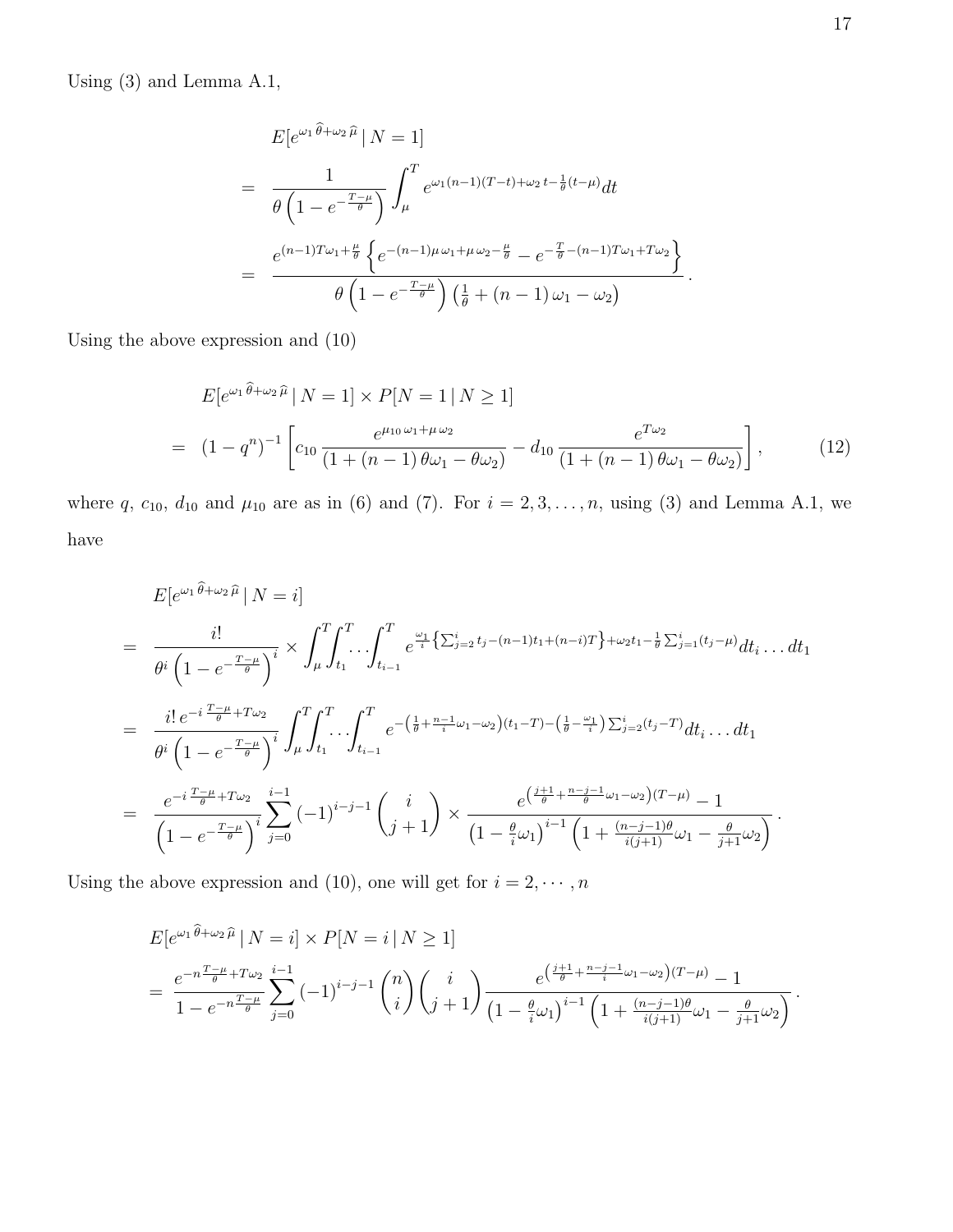So using the above expression and  $(12)$  in  $(11)$ , we have

$$
E[e^{\omega\hat{\theta}}|N \ge 1]
$$
\n
$$
= (1-q^n)^{-1} \left[ c_{10} \frac{e^{\mu_{10}\omega_1 + \mu \omega_2}}{\left(1 + \frac{\omega_1}{\lambda_{10}} - \frac{\omega_2}{\nu_0}\right)} - d_{10} \frac{e^{T\omega_2}}{\left(1 + \frac{\omega_1}{\lambda_{10}} - \frac{\omega_2}{\nu_0}\right)} + \frac{e^{\mu \omega_2} - q^n e^{T\omega_2}}{\left(1 - \frac{\omega_1}{\lambda_n}\right)^{\alpha_n} \left(1 - \frac{\omega_2}{\nu_{n-1}}\right)} + \sum_{i=2}^{n-1} \sum_{j=0}^{i-1} \left\{ c_{ij} \frac{e^{\mu_{ij}\omega_1 + \mu \omega_2}}{\left(1 - \frac{\omega_1}{\lambda_i}\right)^{\alpha_i} \left(1 + \frac{\omega_1}{\lambda_{ij}} - \frac{\omega_2}{\nu_j}\right)} - d_{ij} \frac{e^{T\omega_2}}{\left(1 - \frac{\omega_1}{\lambda_i}\right)^{\alpha_i} \left(1 + \frac{\omega_1}{\lambda_{ij}} - \frac{\omega_2}{\nu_j}\right)} \right\} + \sum_{j=0}^{n-2} \left\{ c_{nj} \frac{e^{\mu_{nj}\omega_1 + \mu \omega_2}}{\left(1 - \frac{\omega_1}{\lambda_n}\right)^{\alpha_n} \left(1 + \frac{\omega_1}{\lambda_{nj}} - \frac{\omega_2}{\nu_j}\right)} - d_{nj} \frac{e^{T\omega_2}}{\left(1 - \frac{\omega_1}{\lambda_n}\right)^{\alpha_n} \left(1 + \frac{\omega_1}{\lambda_{nj}} - \frac{\omega_2}{\nu_j}\right)} \right\} .
$$

where  $q, \alpha_i, \lambda_i, \mu_{ij}, \lambda_{ij}, c_{ij}$  and  $d_{ij}$  are as in (6) and (7). Now using Lemmas A.3 and A.4, one will get (8).  $\blacksquare$ 

### Case-II:  $r\geq 2$

In this case, the joint MGF of  $\widehat{\theta}$  and  $\widehat{\mu}$  can be expressed as

$$
E[e^{\omega_1 \widehat{\theta} + \omega_2 \widehat{\mu}}] = \sum_{i=0}^{n} E[e^{\omega_1 \widehat{\theta} + \omega_2 \widehat{\mu}} | N = i] \times P[N = i]. \tag{13}
$$

Now using (4) and Lemma A.2, for  $\omega_1 < \frac{r}{\theta}$  $\frac{r}{\theta}$  and  $\omega_2 < \frac{1}{\theta} + \frac{n-1}{r}$  $\frac{-1}{r} \omega_1$ 

$$
E[e^{\omega_1 \theta + \omega_2 \widehat{\mu}} | N = 0]
$$
\n
$$
= \frac{n!}{\theta^r (n-r)! P[N = 0]}
$$
\n
$$
\times \int_{\max\{T, \mu\}}^{\infty} \int_{t_1}^{\infty} \int_{t_{r-1}}^{\infty} e^{\frac{\omega_1}{r} \left\{ \sum_{j=2}^{r-1} t_j - (n-1)t_1 + (n-r+1)t_r \right\} + \omega_2 t_1 - \sum_{j=1}^{r} \left( \frac{t_j - \mu}{\theta} \right) - (n-r) \left( \frac{t_r - \mu}{\theta} \right)} dt_r \dots dt_1
$$
\n
$$
= \frac{e^{-n \frac{\max\{T, \mu\} - \mu}{\theta} + \omega_2 \max\{T, \mu\}}}{P[N = 0] \left(1 - \frac{\theta}{r} \omega_1\right)^{r-1} \left(1 - \frac{\theta}{n} \omega_2\right)}.
$$

Hence for  $\omega_1 < \frac{r}{\theta}$  $\frac{r}{\theta}$  and  $\omega_2 < \frac{1}{\theta} + \frac{n-1}{r}$  $\frac{-1}{r} \omega_1$ 

$$
E[e^{\omega_1 \widehat{\theta} + \omega_2 \widehat{\mu}} \mid N = 0] \times P[N = 0] = e^{-n \frac{\max\{T, \mu\} - \mu}{\theta} + \omega_2 \max\{T, \mu\}} \times \frac{1}{\left(1 - \frac{\theta}{r}\omega_1\right)^{r-1} \left(1 - \frac{\theta}{n}\omega_2\right)}.
$$
(14)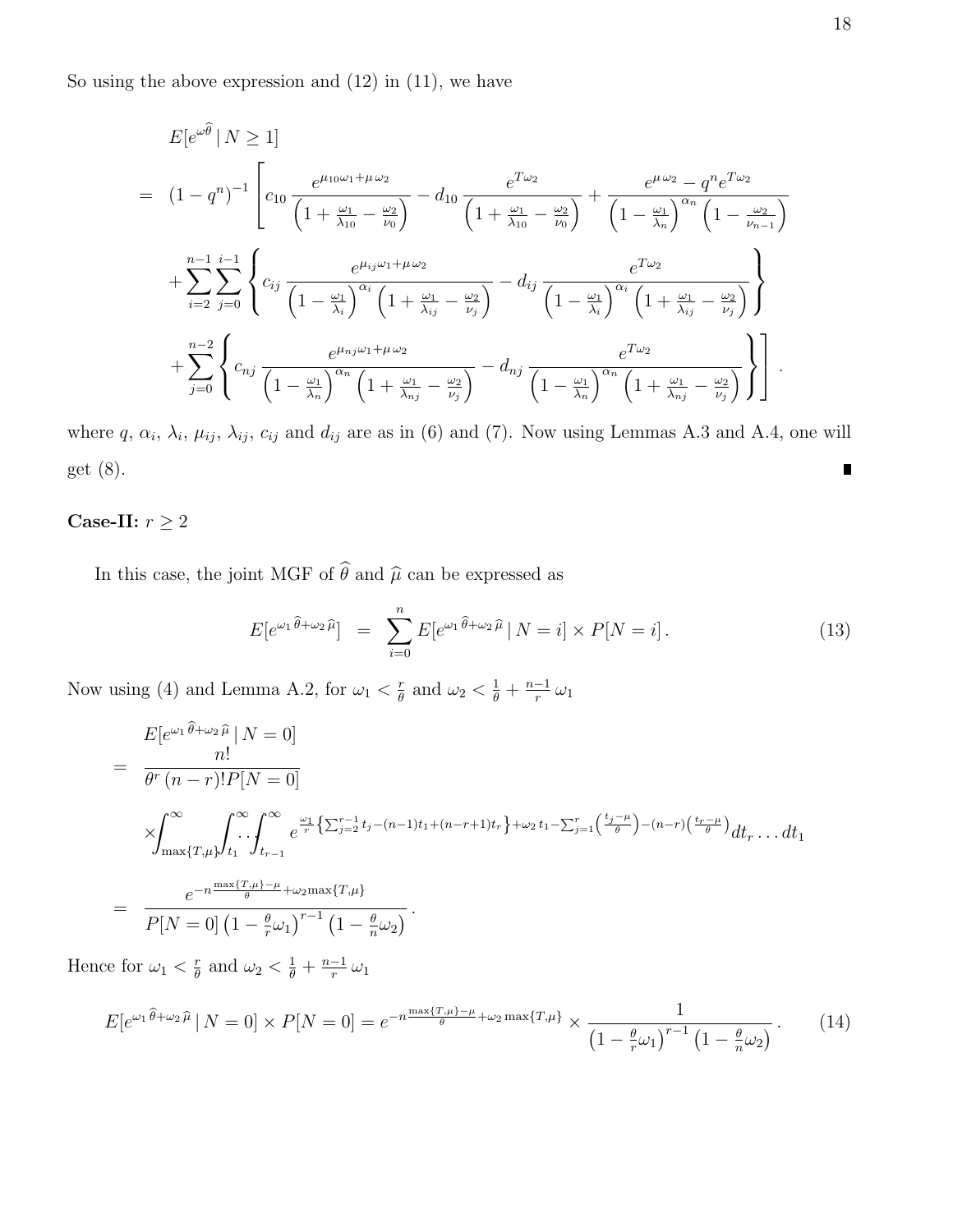Now for  $i = 1, 2, \ldots, r - 1$  and  $\omega_1 < \frac{r}{\theta}$  $\frac{r}{\theta}$ , using (4) and Lemma A.2

$$
E[e^{\omega_1 \hat{\theta} + \omega_2 \hat{\mu}} | N = i]
$$
\n
$$
= \frac{n!}{(n-r)!P[N = i]\theta^r}
$$
\n
$$
\times \int_{\mu}^{T} \int_{t_{i-1}}^{T} \int_{T}^{\infty} \int_{t_{r-1}}^{\infty} e^{\frac{\omega_1}{r} \left\{ \sum_{j=2}^{r-1} t_j - (n-1)t_1 + (n-r+1)t_r \right\} + \omega_2 t_1 - \sum_{j=1}^{r} \left( \frac{t_j - \mu}{\theta} \right) - (n-r)\left( \frac{t_r - \mu}{\theta} \right)} dt_r \dots dt_1
$$
\n
$$
= \frac{n! e^{\frac{n\mu}{\theta} - \frac{iT}{\theta} - \frac{n-i}{r}T\omega_1 + \omega_2 T}}{(n-r)!P[N = i]\theta^r}
$$
\n
$$
\times \left\{ \int_{\mu}^{T} \int_{t_{i-1}}^{T} \cdots \int_{t_{i-1}}^{T} e^{-\left( \frac{1}{\theta} + \frac{n-1}{r} \omega_1 - \omega_2 \right)(t_1 - T) - \left( \frac{1}{\theta} - \frac{\omega_1}{r} \right) \sum_{j=2}^{i} (t_j - T)} dt_i \dots dt_1 \right\}
$$
\n
$$
\times \left\{ \int_{T}^{\infty} \int_{t_{i+1}}^{\infty} \cdots \int_{t_{r-1}}^{\infty} e^{-\left( \frac{1}{\theta} - \frac{\omega_1}{r} \right) \sum_{j=i+1}^{r-1} t_j - (n-r+1) \left( \frac{1}{\theta} - \frac{\omega_1}{r} \right) t_r} dt_r \dots dt_{i+1} \right\}
$$
\n
$$
= \frac{e^{-n \frac{T-\mu}{\theta} + T\omega_2}}{P[N = i]} \sum_{j=0}^{i-1} (-1)^{i-j-1} {n \choose i} {i \choose j+1} \times \frac{e^{\left( \frac{j+1}{\theta} + \frac{n-j-1}{r} \omega_1 - \omega_2 \right)(T-\mu)} (1 + \frac{(n-j-1)\theta}{r(j+1)} \omega_1 - \frac{\theta}{j+1} \omega_2}.
$$

Hence for  $i = 1, 2, ..., r - 1$  and  $\omega < \frac{r}{\theta}$ ,

$$
E[e^{\omega_1 \widehat{\theta} + \omega_2 \widehat{\mu}} | N = i] \times P[N = i]
$$
  
=  $e^{-n\frac{T-\mu}{\theta} + T\omega_2} \sum_{j=0}^{i-1} (-1)^{i-j-1} {n \choose i} {i \choose j+1} \times \frac{e^{\left(\frac{j+1}{\theta} + \frac{n-j-1}{r}\omega_1 - \omega_2\right)(T-\mu)} - 1}{\left(1 - \frac{\theta}{r}\omega_1\right)^{r-1} \left(1 + \frac{(n-j-1)\theta}{r(j+1)}\omega_1 - \frac{\theta}{j+1}\omega_2\right)}$ . (15)

Now for  $i = r, r + 1, \ldots, n$ , using (4) and Lemma A.1

$$
E[e^{\omega_1 \hat{\theta} + \omega_2 \hat{\mu}} | N = i]
$$
\n
$$
= \frac{n!}{(n-i)! \theta^i P[N = i]}
$$
\n
$$
\times \int_{\mu}^T \int_{t_1}^T \int_{t_{i-1}}^T e^{\frac{\omega_1}{i} \left\{ \sum_{j=2}^i t_j - (n-1)t_1 + (n-i)T \right\} + \omega_2 t_1 - \sum_{j=1}^i \left( \frac{t_j - \mu}{\theta} \right) - (n-i) \left( \frac{T - \mu}{\theta} \right)} dt_i \dots dt_1
$$
\n
$$
= \frac{e^{-n \frac{T - \mu}{\theta} + T \omega_2}}{P[N = i]} \sum_{j=0}^{i-1} (-1)^{i-j-1} {n \choose i} {i \choose j+1} \frac{e^{\left( \frac{j+1}{\theta} + \frac{n-j-1}{i} \omega_1 - \omega_2 \right)(T - \mu)} - 1}{(1 - \frac{\theta}{i} \omega_1)^{i-1} \left( 1 + \frac{(n-j-1)\theta}{i(j+1)} \omega_1 - \frac{\theta}{j+1} \omega_2 \right)}.
$$

Hence for  $i = r, r + 1, \ldots, n$ ,

$$
E[e^{\omega_1 \theta + \omega_2 \widehat{\mu}} | N = i] \times P[N = i]
$$
  
=  $e^{-n\frac{T-\mu}{\theta} + T\omega_2} \sum_{j=0}^{i-1} (-1)^{i-j-1} {n \choose i} {i \choose j+1} \frac{e^{\left(\frac{j+1}{\theta} + \frac{n-j-1}{i}\omega_1 - \omega_2\right)(T-\mu)} - 1}{\left(1 - \frac{\theta}{i}\omega_1\right)^{i-1} \left(1 + \frac{(n-j-1)\theta}{i(j+1)}\omega_1 - \frac{\theta}{j+1}\omega_2\right)}.$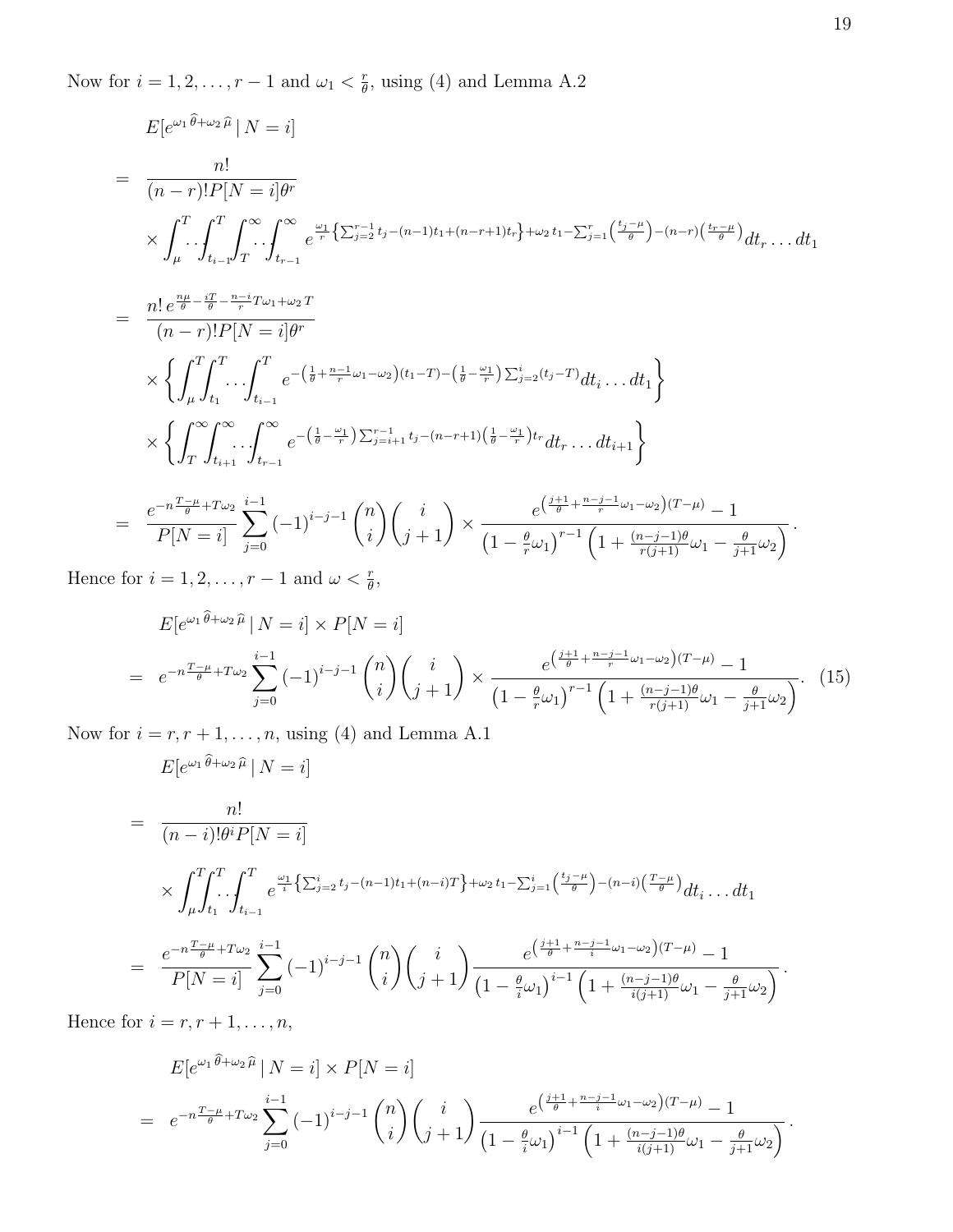So using the above expression, (14) and (15) in (13), we have for  $\omega_1 < \frac{r}{\theta}$  $\frac{r}{\theta}$  and  $\omega_2 < \frac{n}{\theta}$ θ

$$
E[e^{\omega_1 \hat{\theta} + \omega_2 \hat{\mu}}]
$$
\n
$$
= \frac{q^n e^{T\omega_2}}{\left(1 - \frac{\omega_1}{\lambda_1}\right)^{\alpha_1} \left(1 - \frac{\omega_2}{\nu_{n-1}}\right)} + \frac{e^{\mu \omega_2} - q^n e^{T\omega_2}}{\left(1 - \frac{\omega_1}{\lambda_n}\right)^{\alpha_n} \left(1 - \frac{\omega_2}{\nu_{n-1}}\right)}
$$
\n
$$
+ \sum_{i=1}^{n-1} \sum_{j=0}^{i-1} c_{ij} \frac{e^{\mu_{ij} \omega_1 + \mu \omega_2}}{\left(1 - \frac{\omega_1}{\lambda_i}\right)^{\alpha_i} \left(1 + \frac{\omega_1}{\lambda_{ij}} - \frac{\omega_2}{\nu_j}\right)} - \sum_{i=1}^{n-1} \sum_{j=0}^{i-1} d_{ij} \frac{e^{T\omega_2}}{\left(1 - \frac{\omega_1}{\lambda_i}\right)^{\alpha_i} \left(1 + \frac{\omega_1}{\lambda_{ij}} - \frac{\omega_2}{\nu_j}\right)}
$$
\n
$$
+ \sum_{j=0}^{n-2} c_{nj} \frac{e^{\mu_{nj} \omega_1 + \mu \omega_2}}{\left(1 - \frac{\omega_1}{\lambda_n}\right)^{\alpha_n} \left(1 + \frac{\omega_1}{\lambda_{nj}} - \frac{\omega_2}{\nu_j}\right)} - \sum_{j=0}^{n-2} d_{nj} \frac{e^{T\omega_2}}{\left(1 - \frac{\omega_1}{\lambda_n}\right)^{\alpha_n} \left(1 + \frac{\omega_1}{\lambda_{nj}} - \frac{\omega_2}{\nu_j}\right)},
$$
\n
$$
+ \sum_{j=0}^{n-1} c_{nj} \frac{e^{\mu_{nj} \omega_1 + \mu \omega_2}}{\left(1 - \frac{\omega_1}{\lambda_n}\right)^{\alpha_n} \left(1 + \frac{\omega_1}{\lambda_{nj}} - \frac{\omega_2}{\nu_j}\right)} + \sum_{j=0}^{n-1} \sum_{j=0}^{n-1} d_{nj} \frac{e^{T\omega_2}}{\left(1 - \frac{\omega_1}{\lambda_n}\right)^{\alpha_n} \left(1 + \frac{\omega_1}{\lambda_{nj}} - \frac{\omega_2}{\nu_j}\right)}
$$

where q,  $\mu_{ij}$ ,  $\alpha_i$ ,  $\lambda_i$ ,  $\lambda_{ij}$ ,  $c_{ij}$  and  $d_{ij}$  are as in (6) and (7). Now using Lemmas A.3, A.4, one will get (9).  $\blacksquare$ 

Table 1: Lower and upper limits of different confidence intervals for  $\theta$ 

|           | Approx. CI |                                                                        | Per Boot. CI   BCa Boot. CI |    |    |                        |
|-----------|------------|------------------------------------------------------------------------|-----------------------------|----|----|------------------------|
| Level $ $ | LL         | UL                                                                     | - LL                        | UL | LL | $\overline{\text{UL}}$ |
| $90\%$    |            | $\mid 91.75 \mid 241.02 \mid 75.61 \mid 185.33 \mid 91.80 \mid 221.37$ |                             |    |    |                        |
| $95\%$    |            | $84.97$   270.12   70.57   199.49   86.23   263.28                     |                             |    |    |                        |
| $99\%$    |            | 73.57   342.61   60.82   220.36   75.86                                |                             |    |    | 274.07                 |

Table 2: Coverage percentage and average length of approximate confidence intervals based on 10000 simulations with  $\mu = 0$ ,  $n = 20$  and  $r = 16$ .

|      |          | 90\% C.I. |           | 95\% C.I. |           | 99\% C.I. |           |
|------|----------|-----------|-----------|-----------|-----------|-----------|-----------|
| T    | $\theta$ | Cov. Per. | Ave. Len. | Cov. Per. | Ave. Len. | Cov. Per. | Ave. Len. |
| 1.50 | 1.00     | 89.98     | 0.93      | 95.35     | 1.14      | 99.27     | 1.60      |
|      | 2.00     | 89.87     | 1.87      | 95.44     | 2.29      | 99.26     | 3.23      |
|      | 3.00     | 89.63     | 2.79      | 95.38     | 3.44      | 99.16     | 4.85      |
|      | 4.00     | 89.18     | 3.69      | 95.15     | 4.59      | 98.96     | 6.48      |
|      | 5.00     | 88.51     | 4.55      | 94.63     | 5.77      | 98.51     | 8.10      |
| 2.50 | 1.00     | 89.66     | 0.87      | 95.03     | 1.07      | 99.20     | 1.49      |
|      | 2.00     | 90.13     | 1.87      | 95.46     | 2.29      | 99.26     | 3.22      |
|      | 3.00     | 90.00     | 2.80      | 95.43     | 3.44      | 99.28     | 4.84      |
|      | 4.00     | 90.00     | 3.73      | 95.40     | 4.59      | 99.16     | 6.46      |
|      | 5.00     | 89.60     | 4.65      | 95.38     | 5.73      | 99.14     | 8.08      |
| 3.50 | 1.00     | 89.88     | 0.83      | 95.11     | 1.02      | 99.02     | 1.42      |
|      | 2.00     | 89.85     | 1.84      | 95.22     | 2.25      | 99.21     | 3.16      |
|      | 3.00     | 90.18     | 2.80      | 95.51     | 3.44      | 99.22     | 4.84      |
|      | 4.00     | 90.01     | 3.74      | 95.36     | 4.58      | 99.27     | 6.46      |
|      | 5.00     | 89.83     | 4.67      | 95.28     | 5.73      | 99.23     | 8.07      |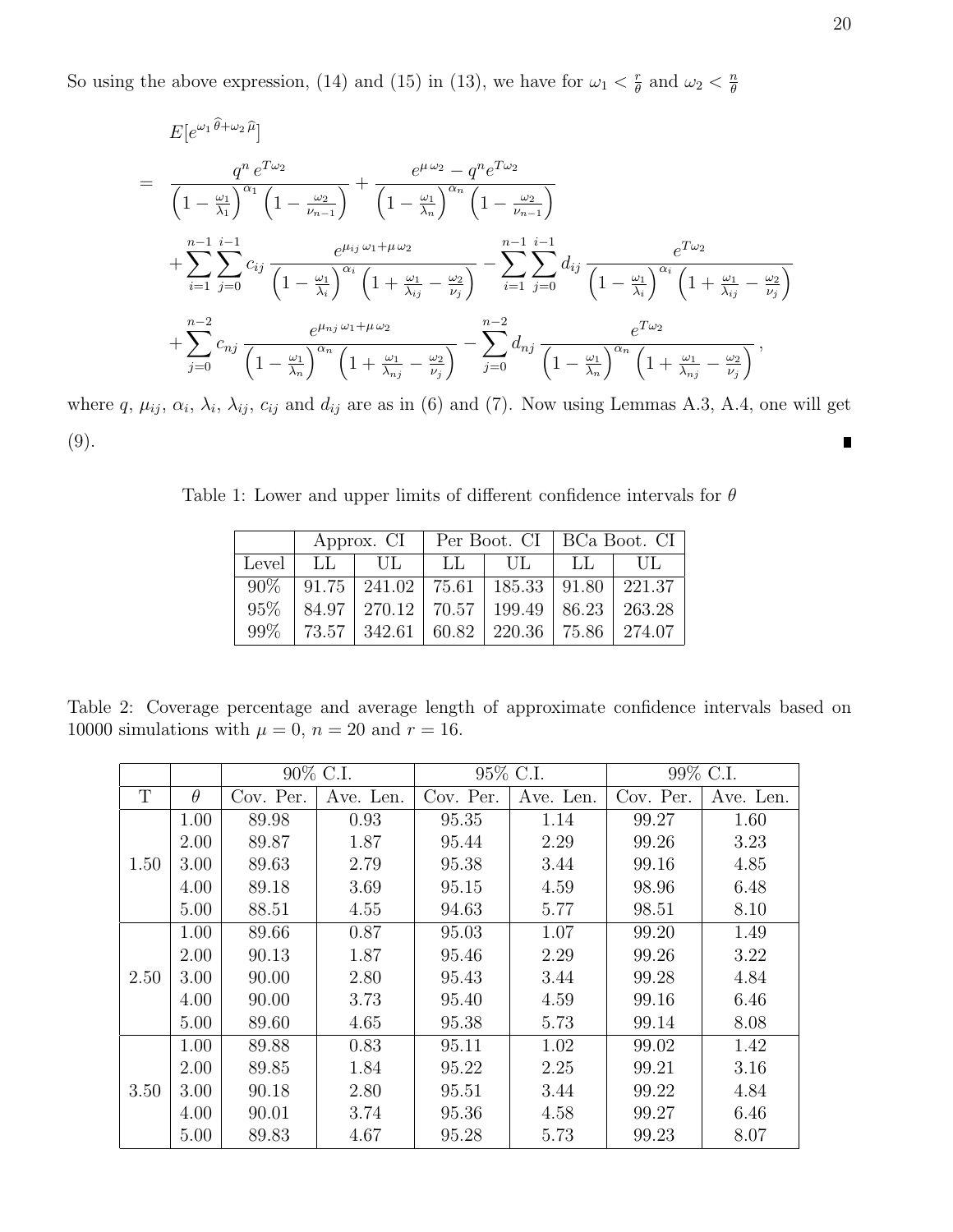|      |          | 90\% C.I. |           | 95\% C.I. |           | 99% C.I.  |           |
|------|----------|-----------|-----------|-----------|-----------|-----------|-----------|
| T    | $\theta$ | Cov. Per. | Ave. Len. | Cov. Per. | Ave. Len. | Cov. Per. | Ave. Len. |
| 1.50 | 1.00     | 81.47     | 0.72      | 88.02     | 0.85      | 95.00     | 1.12      |
|      | 2.00     | 78.28     | 1.47      | 84.78     | 1.74      | 92.83     | 2.27      |
|      | 3.00     | 78.28     | 2.21      | 84.78     | 2.63      | 92.84     | 3.43      |
|      | 4.00     | 78.28     | 2.94      | 84.78     | 3.50      | 92.84     | 4.58      |
|      | 5.00     | 78.28     | 3.68      | 84.78     | 4.38      | 92.84     | 5.73      |
| 2.50 | 1.00     | 81.93     | 0.71      | 88.26     | 0.85      | 95.04     | 1.12      |
|      | 2.00     | 79.68     | 1.44      | 86.53     | 1.71      | 94.39     | 2.24      |
|      | 3.00     | 78.28     | 2.20      | 84.78     | 2.61      | 92.85     | 3.40      |
|      | 4.00     | 78.28     | 2.94      | 84.78     | 3.50      | 92.84     | 4.57      |
|      | 5.00     | 78.28     | 3.68      | 84.78     | 4.38      | 92.84     | 5.72      |
| 3.50 | 1.00     | 80.87     | 0.70      | 87.44     | 0.83      | 94.56     | 1.10      |
|      | 2.00     | 82.47     | 1.43      | 88.70     | 1.71      | 95.39     | 2.24      |
|      | 3.00     | 79.05     | 2.17      | 86.02     | 2.58      | 94.04     | 3.36      |
|      | 4.00     | 78.28     | 2.92      | 84.78     | 3.47      | 92.96     | 4.53      |
|      | 5.00     | 78.28     | 3.67      | 84.78     | 4.36      | 92.84     | 5.70      |

Table 3: Coverage percentage and average length of bootstrap confidence intervals based on 10000 simulations with  $\mu = 0$ ,  $n = 20$ ,  $r = 16$  and  $B = 1000$ .

Table 4: Coverage percentage and average length of BCa bootstrap confidence intervals based on 10000 simulations with  $\mu = 0$ ,  $n = 20$ ,  $r = 16$  and  $B = 1000$ .

|      |          | 90% C.I.  |           | 95% C.I.  |           | 99% C.I.  |           |
|------|----------|-----------|-----------|-----------|-----------|-----------|-----------|
| T    | $\theta$ | Cov. Per. | Ave. Len. | Cov. Per. | Ave. Len. | Cov. Per. | Ave. Len. |
| 1.50 | 1.00     | 87.61     | 0.87      | 93.67     | 1.03      | 97.81     | 1.23      |
|      | 2.00     | 85.85     | 1.77      | 92.15     | 2.09      | 96.56     | 2.48      |
|      | 3.00     | 85.70     | 2.67      | 92.05     | 3.15      | 96.39     | 3.71      |
|      | 4.00     | 85.57     | 3.58      | 91.92     | 4.23      | 96.18     | 4.92      |
|      | 5.00     | 85.54     | 4.50      | 91.72     | 5.33      | 95.73     | 6.09      |
| 2.50 | 1.00     | 85.36     | 0.87      | 91.70     | 1.03      | 97.14     | 1.23      |
|      | 2.00     | 87.03     | 1.76      | 93.22     | 2.08      | 97.47     | 2.46      |
|      | 3.00     | 85.72     | 2.67      | 92.10     | 3.15      | 96.57     | 3.70      |
|      | 4.00     | 85.58     | 3.58      | 91.93     | 4.23      | 96.20     | 4.92      |
|      | 5.00     | 85.54     | 4.50      | 91.72     | 5.33      | 95.73     | 6.09      |
| 3.50 | 1.00     | 85.44     | 0.85      | 91.60     | 1.00      | 96.91     | 1.21      |
|      | 2.00     | 87.20     | 1.76      | 93.26     | 2.07      | 97.69     | 2.46      |
|      | 3.00     | 86.74     | 2.66      | 93.03     | 3.14      | 97.24     | 3.68      |
|      | 4.00     | 85.60     | 3.57      | 92.06     | 4.23      | 96.45     | 4.91      |
|      | 5.00     | 85.55     | 4.50      | 91.73     | 5.33      | 95.76     | 6.08      |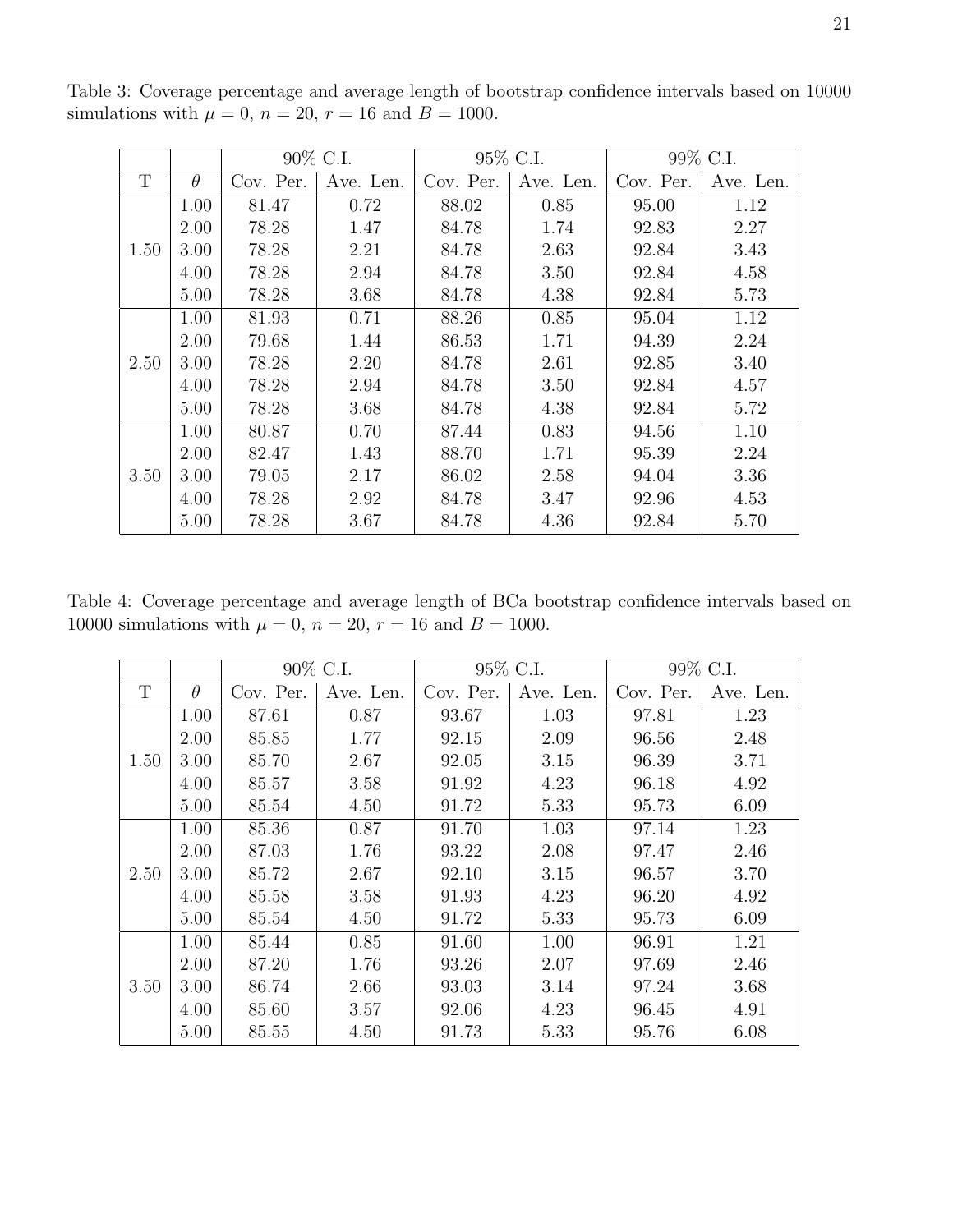# References

- [1] Bain, L. J. (1978), Statistical analysis of reliability and life testing models, Marcel and Dekker Inc., New York.
- [2] Balakrishnan, N., Xie, Q. and Kundu, D. (2009), "Exact inference for a simple step-stress model from the exponential distribution under time constraint", Annals of the Institute of Statistical Mathematics, vol. 61, 251 - 274.
- [3] Banerjee, A. and Kundu, D. (2008), "Inference based on Type-II hybrid censored data from a Weibull distribution", *IEEE Transaction on Reliability*, vol. 57, 369 - 378.
- [4] Chen, S. and Bhattacharya, G.K. (1988), "Exact confidence bounds for an exponential parameter under hybrid censoring", Communications in Statistics - Theory and Methods, vol. 16, 2429 - 2442.
- [5] Childs, A., Chandrasekar, B., Balakrishnan, N. and Kundu, D. (2003), "Exact likelihood inference based on Type-I and Type-II hybrid censored samples from the exponential distribution", Annals of the Institute of Statistical Mathematics, vol. 55, 319 - 330.
- [6] Childs, A., Balakrishnan, N. and Chandrasekar, B. (2011), "Exact distribution of the MLEs of the parameters and of the quantiles of two-parameter exponential distribution under hybrid censoring", Statistics, DOI: 10.1080/02331888.2010.538476
- [7] Draper, N. and Guttman, I. (1987), "Bayesian analysis of hybrid life tests with exponential failure times", Annals of the Institute of Statistical Mathematics, vol. 39, 219 - 225.
- [8] Efron, B. and Tibshirani (1998), "An introduction to the bootstrap", Boca Ration: Chapman and Hall/CRC CRC Press.
- [9] Epstein, B. (1954), "Truncated life-test in exponential case", Annals of Mathematical Statistics, vol. 25, 555 - 564.
- [10] Gupta R. D. and Kundu D. (1998), "Hybrid censoring scheme with exponential failure distribution", Communication in Statistics-Theory and Methods, vol. 27, 3065-3083.